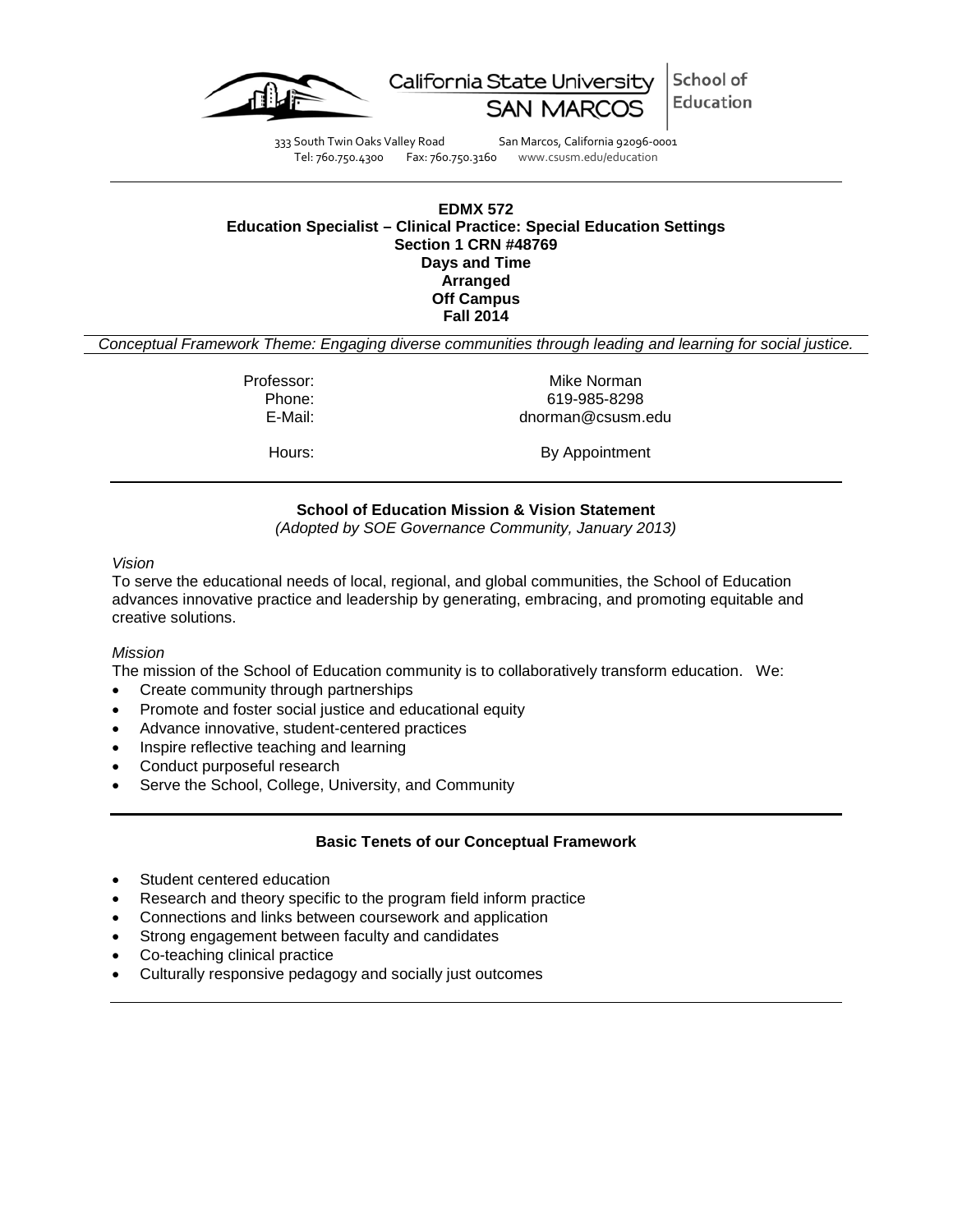# **Table of Contents**

| Clinical Practice Assessment for Functional Behavior Assessment and Positive Behavior Support Plan. 16 |
|--------------------------------------------------------------------------------------------------------|
|                                                                                                        |
|                                                                                                        |
|                                                                                                        |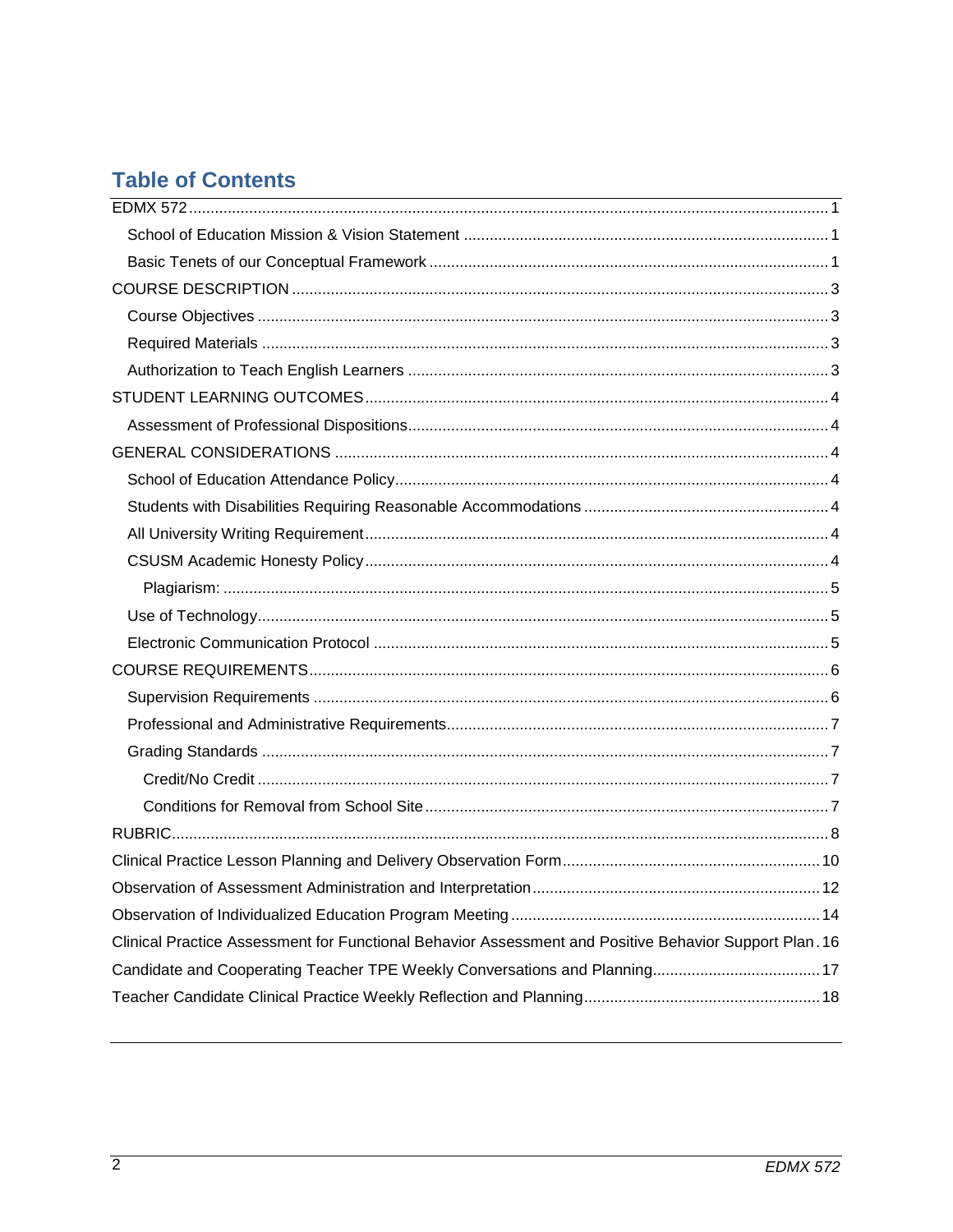# **COURSE DESCRIPTION**

<span id="page-2-0"></span>Observations and teaching in special education setting in selected schools under the supervision of a credentialed special education teacher and university supervisor. Includes participation in a student teaching seminar. *May not be taken for credit by students who have received credit for EDMX 562 OR EDMS 571. Prerequisite: Successful completion of program prescribed coursework.* 

#### <span id="page-2-1"></span>**Candidates will:**

#### **Course Objectives**

- assess and instruct students of various ages (Kindergarten to 22 years of age) and cultural/linguistic backgrounds with mild/moderate disabilities including students eligible under the federal disability categories of autism spectrum disorder, specific learning disabilities, mild to moderate mental retardation, serious emotional disturbance, and other health impairments (e.g., attention deficit disorder).
- demonstrate successful performance of the Mild/Moderate Education Specialist Teaching Performance Expectations as assessed using the *Cal State San Marcos Mild/Moderate Teaching Performance Expectations Clinical Practice Assessment* observation form.

#### **Student learning outcome assessment methods:**

Observations by university supervisor of clinical performance objectives and the 2010 California Commission on Teacher Credentialing (CCTC) Mild/Moderate Education Specialist Program Standards and the Mild/Moderate Education Specialist Teaching Performance Expectations (ES TPEs).

Observations by the school-based cooperating teacher of clinical performance objectives and the CCTC Mild/Moderate ES TPEs.

Completion of an Individualized Transition Development Plan (ITDP) summarizing strengths and needs for continued professional growth regarding the Mild/Moderate ES TPES. The ITDP is developed with input from the candidate's university supervisor and cooperating teacher and is approved and signed by the candidate, the candidate's university supervisor, and the Education Specialist credential program coordinator or designee.

#### **Required Materials**

<span id="page-2-2"></span>Because this is a supervised clinical experience, the materials for this class include the *Cal State San Marcos Mild/Moderate Teaching Performance Expectations Clinical Practice Assessment* observation form and the *Cal State San Marcos Preliminary Education Specialist Moderate/Severe Individualized Transition Development Plan* that may be found on the School of Education website for clinical practice, along with the other forms used in clinical practice.

#### **TaskStream Enrollment and Postings**

The School of Education uses TaskStream to manage candidates' TPE, clinical practice, signature assignment, and disposition assessments. Candidates must be enrolled in TaskStream throughout the Mild/Moderate and Moderate/Severe Education Specialist program(s). Enrollment fees are paid by going to [www.taskstream.com](http://www.taskstrem.com/) and registering for at least one year. Concurrent candidates and candidates completing both the Mild/Moderate and Moderate/Severe credentials should enroll for at least two years. After enrolling, to access the Education Specialist program, from your home page, find the Self-Enrollment area and click the Enter Code button. Then enter edspecialist as the program code. If this is the correct program, click the Enroll button. The Education Specialist program, Prelim Mild/Mod & Mod/Sev Ed Spec Credential 2013 now will show up on your TaskStream home page when you log in. Be sure to remember your enrollment name and password.

# **Authorization to Teach English Learners**

<span id="page-2-3"></span>This credential program has been specifically designed to prepare teachers for the diversity of languages often encountered in California public school classrooms. The authorization to teach English learners is met through the infusion of content and experiences within the credential program, as well as additional coursework. Students successfully completing this program receive a credential with authorization to teach English learners. *(Approved by CCTC in SB 2042 Program Standards, August 02)*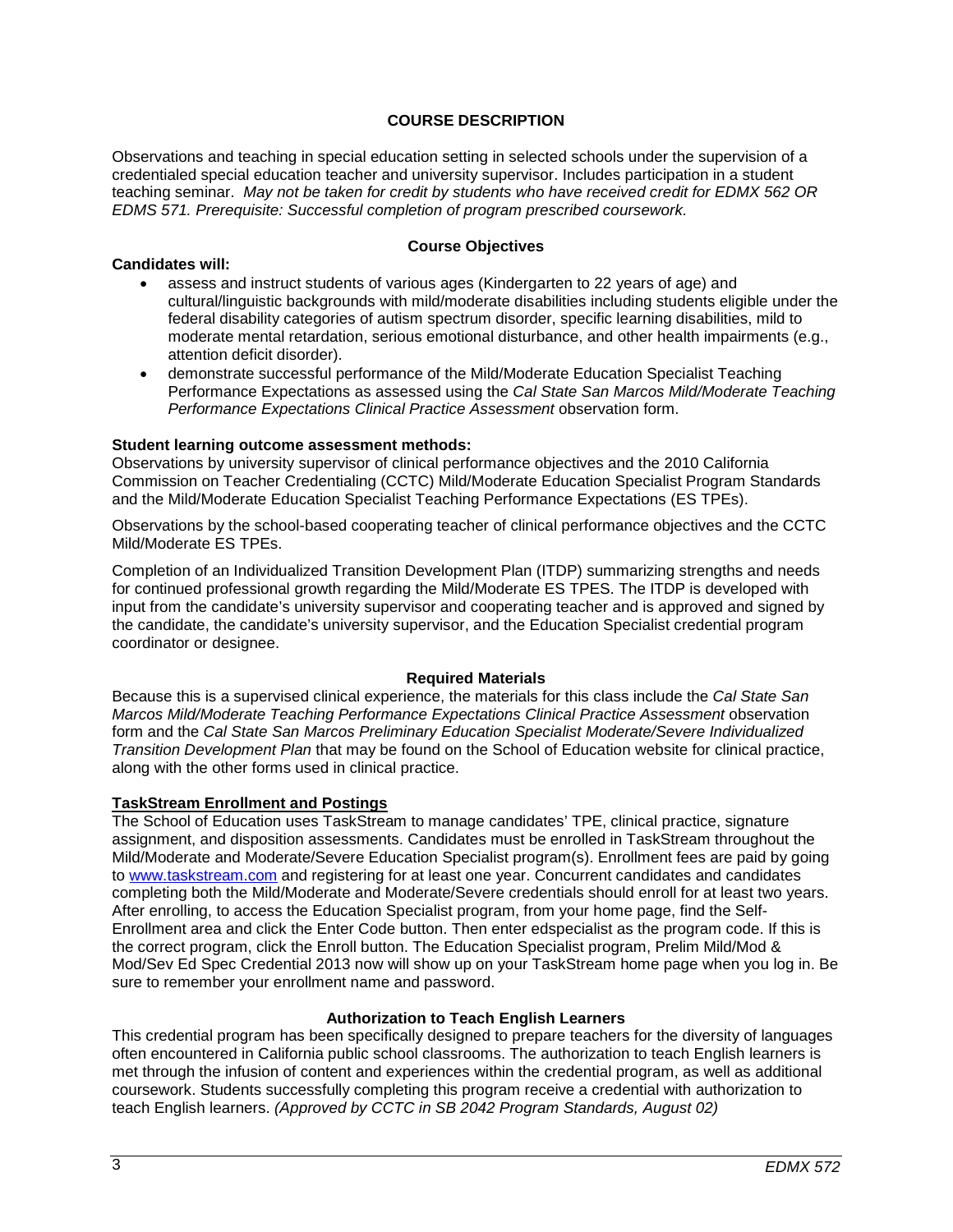# **STUDENT LEARNING OUTCOMES**

#### **Assessment of Professional Dispositions**

<span id="page-3-1"></span><span id="page-3-0"></span>Assessing a candidate's dispositions within a professional preparation program recognizes that teaching and working with learners of all ages requires not only specific content knowledge and pedagogical skills, but positive attitudes about multiple dimensions of the profession. The School of Education has identified six dispositions – social justice and equity, collaboration, critical thinking, professional ethics, reflective teaching and learning, and life-long learning - and developed an assessment rubric.

For each disposition, there are four levels of performance - *unacceptable*, *approaches target, meets target*, and *meets advanced target*. The rubric for the levels of performance offers measurable behaviors and examples for each disposition. The assessment of dispositions includes a self-assessment by the candidate and is designed to provide candidates with ongoing feedback for their growth in professional disposition. Based upon assessment feedback, each candidate set dispositional goals in the *Individualized Transition Development Plan*. Candidates are expected to meet the level of *meets target* during the program. Please find the Education Specialist Profession Dispositions at<http://www.csusm.edu/education/ClinicalPractice/HandbookSPED.html>

#### **GENERAL CONSIDERATIONS**

#### **School of Education Attendance Policy**

<span id="page-3-3"></span><span id="page-3-2"></span>Due to the dynamic and interactive nature of courses in the School of Education, all students are expected to attend all classes and participate actively. At a minimum, students must attend more than 80% of class time, or s/he may not receive a passing grade for the course at the discretion of the instructor. Individual instructors may adopt more stringent attendance requirements. Should the student have extenuating circumstances, s/he should contact the instructor as soon as possible. *(Adopted by the COE Governance Community, December, 1997).*

#### **This Clinical Practice:**

All teacher candidates are expected to be present at their assigned school site as scheduled by program requirements and the specific school site calendar and teaching contract. Should the teacher candidate have extenuating circumstances, s/he should contact the University Supervisor and Program Coordinator as soon as possible.

#### **Students with Disabilities Requiring Reasonable Accommodations**

<span id="page-3-4"></span>Students with disabilities who require reasonable accommodations must be approved for services by providing appropriate and recent documentation to the Office of Disable Student Services (DSS). This office is located in Craven Hall 4300, and can be contacted by phone at (760) 750-4905, or TTY (760) 750-4909. Students authorized by DSS to receive reasonable accommodations should meet with their instructor during office hours or, in order to ensure confidentiality, in a more private setting.

#### **All University Writing Requirement**

<span id="page-3-5"></span>This course ensures that the university's minimum 2,500-word per course writing requirement is met through the course assignments, reflections, and postings for Education Specialist standard.

#### **CSUSM Academic Honesty Policy**

<span id="page-3-6"></span>"Students will be expected to adhere to standards of academic honesty and integrity, as outlined in the Student Academic Honesty Policy. All written work and oral presentation assignments must be original work. All ideas/materials that are borrowed from other sources must have appropriate references to the original sources. Any quoted material should give credit to the source and be punctuated with quotation marks.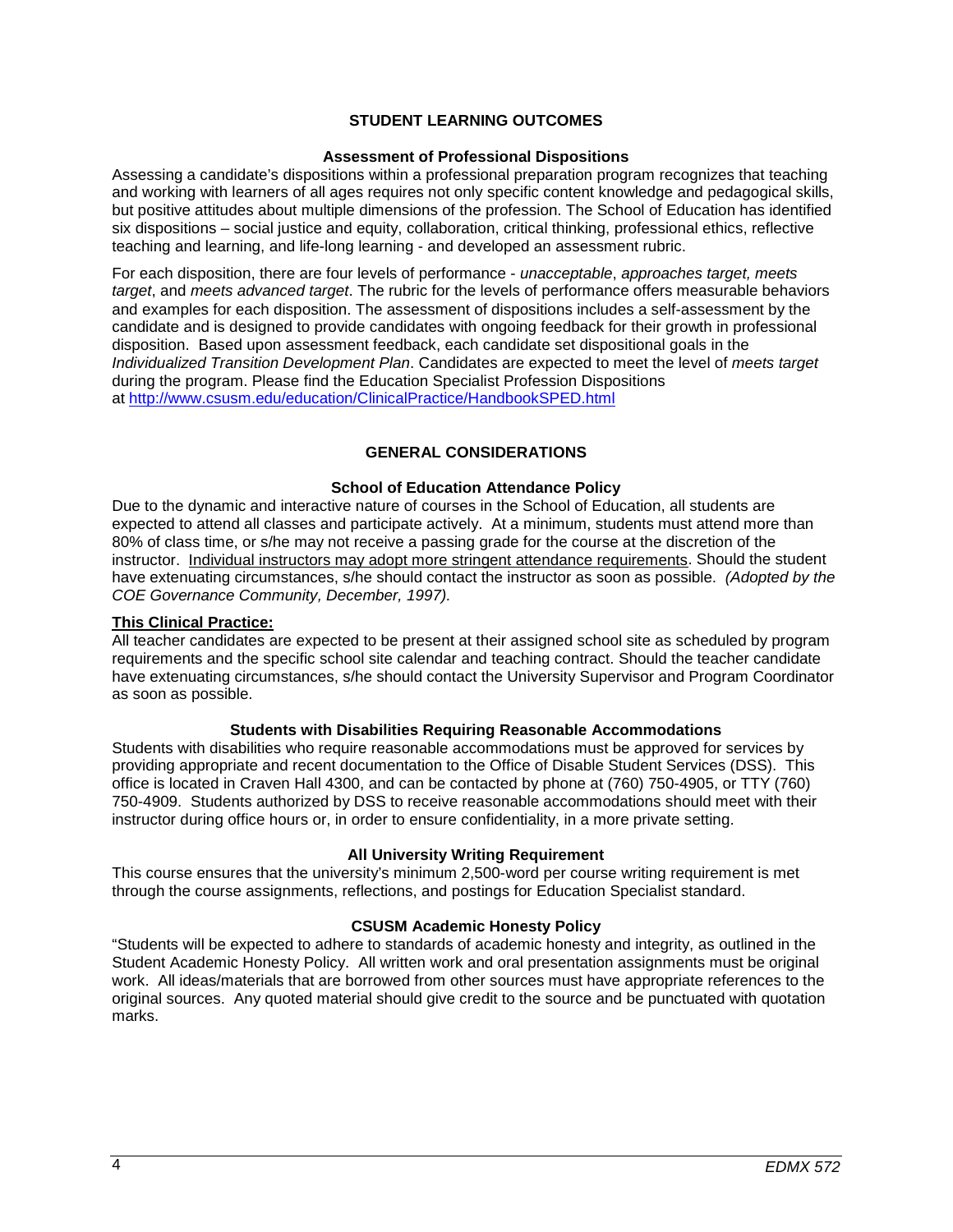Students are responsible for honest completion of their work including examinations. There will be no tolerance for infractions. If you believe there has been an infraction by someone in the class, please bring it to the instructor's attention. The instructor reserves the right to discipline any student for academic dishonesty in accordance with the general rules and regulations of the university. Disciplinary action may include the lowering of grades and/or the assignment of a failing grade for an exam, assignment, or the class as a whole."

Incidents of Academic Dishonesty will be reported to the Dean of Students. Sanctions at the University level may include suspension or expulsion from the University.

#### <span id="page-4-0"></span>**Plagiarism:**

As an educator, it is expected that each student will do his/her own work, and contribute equally to group projects and processes. Plagiarism or cheating is unacceptable under any circumstances. If you are in doubt about whether your work is paraphrased or plagiarized see the Plagiarism Prevention for Students website http://library.csusm.edu/plagiarism/index.html. If there are questions about academic honesty, please consult the University catalog.

#### **Use of Technology**

<span id="page-4-1"></span>Students are expected to demonstrate competency in the use of various forms of technology (i.e. word processing, electronic mail, Moodle, use of the Internet, and/or multimedia presentations). Specific requirements for course assignments with regard to technology are at the discretion of the instructor. Keep a digital copy of all assignments for use in your teaching portfolio. All assignments will be submitted online, and some will be submitted in hard copy as well. Details will be given in class.

#### **Electronic Communication Protocol**

<span id="page-4-2"></span>Electronic correspondence is a part of your professional interactions. If you need to contact the instructor, e-mail is often the easiest way to do so. It is my intention to respond to all received e- mails in a timely manner. Please be reminded that e-mail and on-line discussions are a very specific form of communication, with their own nuances and etiquette. For instance, electronic messages sent in all upper case (or lower case) letters, major typos, or slang, often communicate more than the sender originally intended. With that said, please be mindful of all e-mail and on- line discussion messages you send to your colleagues, to faculty members in the School of Education, or to persons within the greater educational community. All electronic messages should be crafted with professionalism and care.

Things to consider:

- Would I say in person what this electronic message specifically says?
- How could this message be misconstrued?
- Does this message represent my highest self?
- Am I sending this electronic message to avoid a face-to-face conversation? In addition, if there is ever a concern with an electronic message sent to you, please talk with the author in person in order to correct any confusion.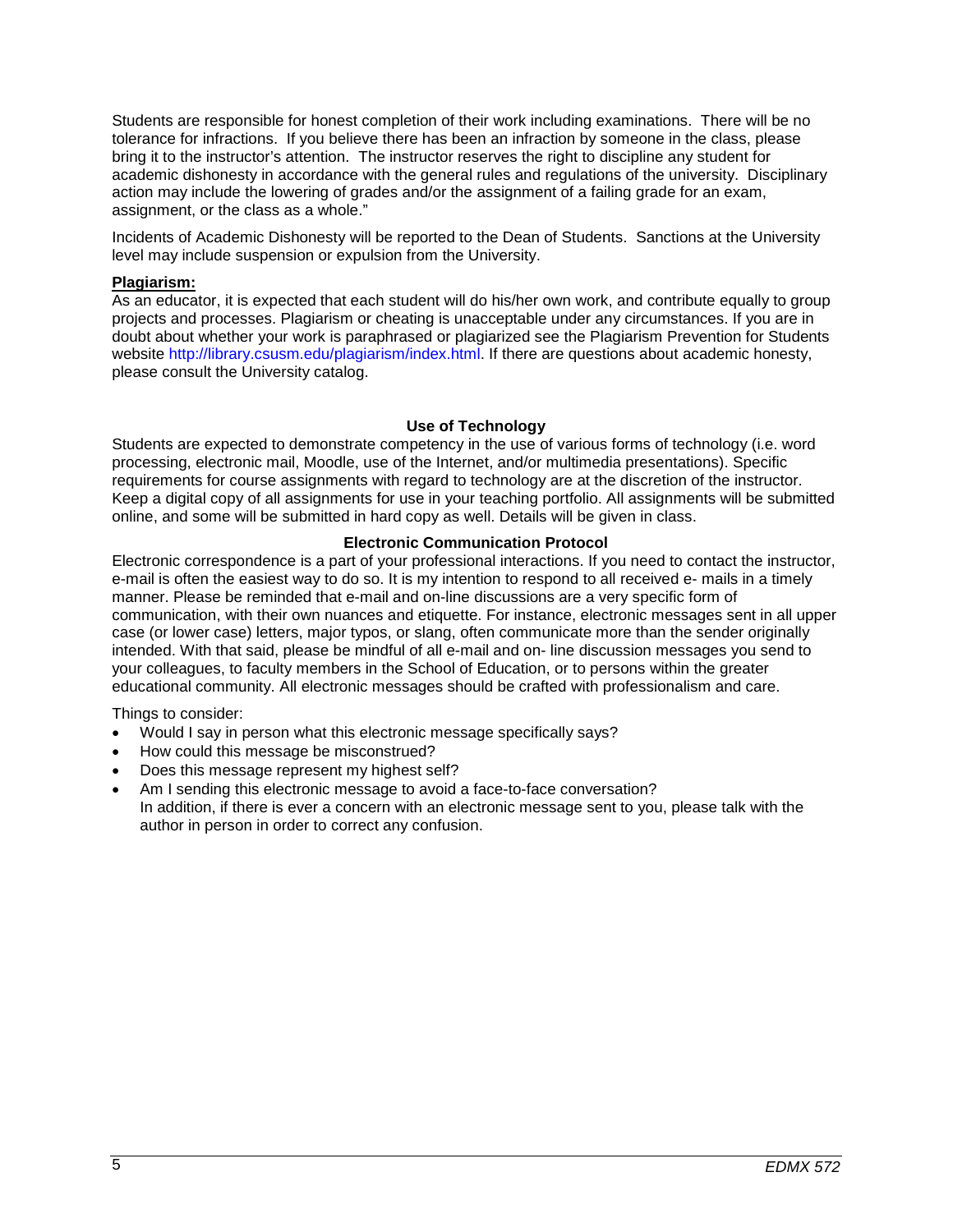# **COURSE REQUIREMENTS**

#### **Supervision Requirements**

- <span id="page-5-1"></span><span id="page-5-0"></span>1. Each candidate engages in a minimum of 50 days (10 weeks) of supervised clinical practicum hours in one or more school setting in which students with mild and moderate disabilities are being educated.
- 2. Each candidate is observed and provides documentation of the clinical experiences described in the TPEs through notations on the Cal State San Marcos Mild/Moderate Teaching Performance Expectations Clinical Practice Assessment observation form.
- 3. Each candidate in this clinical practice is formally observed by and meets with a clinical practice University Supervisor at least five times (inclusive of exit interview) to discuss clinical experiences and progress toward meeting Education Specialist Teaching Performance Expectations (TPEs). Each candidate is observed by the University Supervisor a) delivering formal lessons (at least 3), b) conducting a formal assessment, and c) conducting an IEP meeting. The candidate also designs/analyzes a PBS plan and explains involvement in its delivering. (See these observation forms on pages  $3 - 8$  of this syllabus.)
- 4. Each candidate meets with the Cooperating Teacher to initially examine and discuss TPE elements and how they could/will be met in clinical practice. Throughout clinical practice, the candidate is expected to collect a portfolio of artifacts (e.g., samples of assessments and assessment reports, lessons, IEP plans) to evidence TPE performance. Further in-depth conversations with the Cooperating Teacher regarding TPEs is prompted by the TPE Weekly Conversations and Planning form located on page 9 of this syllabus. The candidate meets weekly with the Cooperating Teacher to reflect upon clinical experiences and progress toward meeting TPEs. As part of this meeting, the candidate prepares and e-mails to both the Cooperating Teacher and the University Supervisor the Clinical Practice Weekly Reflection and Planning form on page 10 of this syllabus. Meetings between the Cooperating Teacher and the candidate are noted weekly on the Education Specialist Clinical Practice Professional Collaboration Log found on pages 12 and 13 of the syllabus.
- 5. Each candidate is formally observed by the Cooperating Teacher a minimum of four times. The University Supervisor and Cooperating Teacher determine with the candidate the content focus of these observations, so that they complement the University Supervisor's teaching, assessment, and IEP formal observations. A formal observation and follow-up conference may focus on instruction, assessment, IEP-related planning and implementation activities, and any other jobrelated responsibilities in which TPEs may be observed (e.g., training/supervising of paraeducators).
- 6. Each candidate in conjunction with the Cooperating Teacher and University Supervisor document collaborative activities among the Education Specialist Teacher Candidate (TC), Cooperating Teacher (CT), and University Supervisor (US) to guide the TC to successful Teacher Performance Expectation (TPE) and Professional Dispositional (PD) performance through observations, coaching meetings, written feedback, and relevant activities, interactions, and communications. The Education Specialist Clinical Practice Weekly Professional Collaboration Log (found on pages 12 and 13 of the syllabus) shall be confidentially maintained (in digital or hard copy format) and accessible to all parties throughout the Clinical Practice (CP). Log entries are completed, reviewed, and signed by the TC and CT weekly and by the US at each visitation. The log is collected by the US at the completion of CP.
- 7. Each candidate produces an Individualized Transition Development Plan (ITDP) that summarizes strengths and areas of need for continued professional growth. It is signed by the candidate, the candidate's University Supervisor, and the Education Specialist Program Coordinator or designee.

Supervisor and cooperating teacher observation forms appear on pages  $8 - 18$  of this syllabus. Additional forms that may be used by the University Supervisor and Cooperating Teacher are posted on the Education Specialist Clinical Practice

website:<http://www.csusm.edu/education/ClinicalPractice/HandbookSPED.html>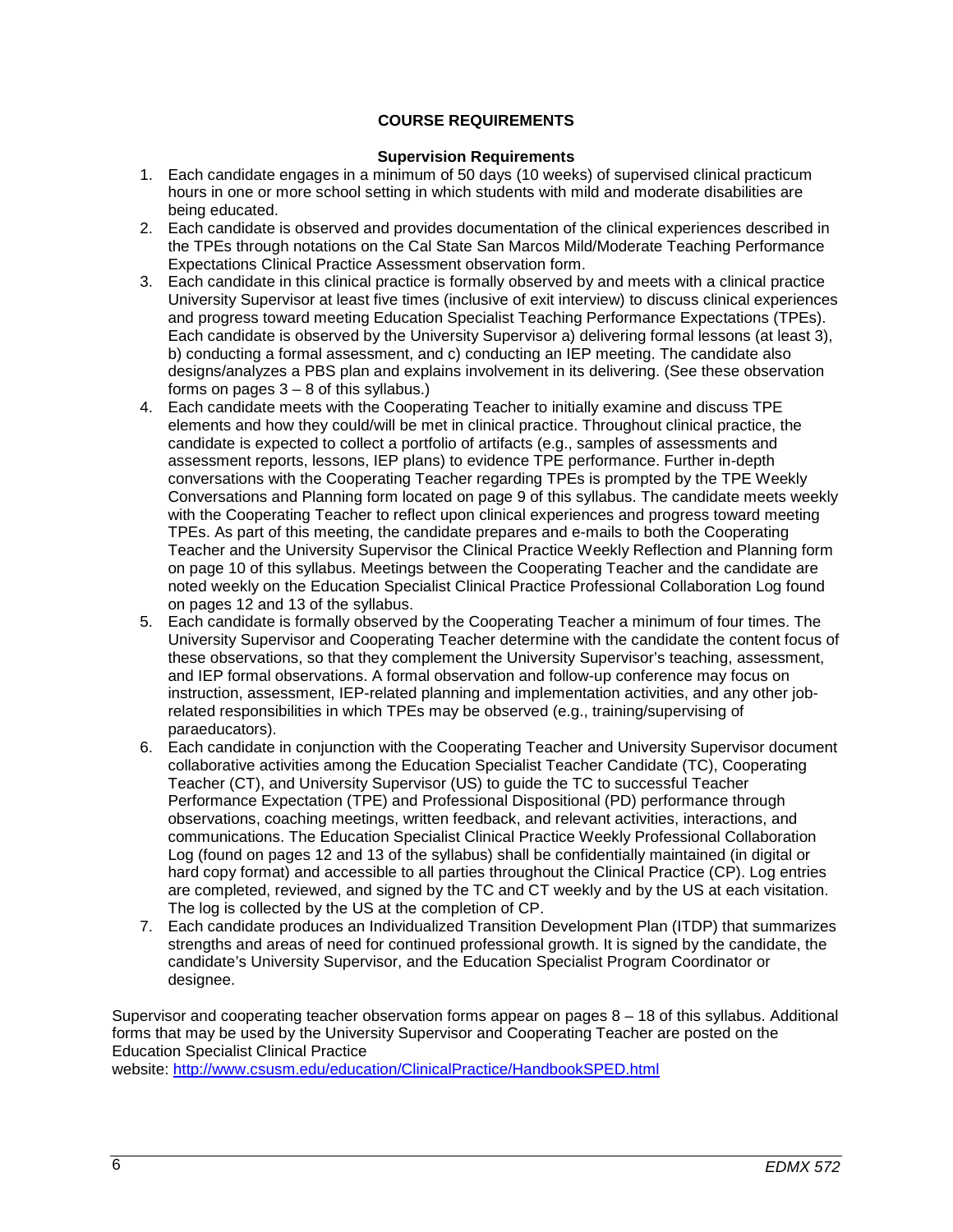#### **Professional and Administrative Requirements**

- <span id="page-6-0"></span>1. **"Person first" language.** Person first language (e.g., "Student with Down Syndrome" rather than "Down Syndrome student;" "Johnny who happens to have Down Syndrome" rather than "My Down Syndrome student") must be used throughout all written and oral assignments and discussions.
- 2. **Written Work.** Word-process all written plans for treatment and assessment. Keep an electronic copy of all of your work. You will want these for your records and for potential future use as professional portfolio entries.
- 3. **Timeliness.** Complete and submit all clinical experience documentation on the due dates for full credit. If you have extraordinary circumstances that impact timely submission, inform the university supervisor. Any time that you have questions or concerns, please contact the university supervisor immediately.
- 4. **Profession Behavior.** Professional behavior is expected at all school and community sites with educational and program personnel, students, families, and supervisory personnel.

# **Grading Standards**

# <span id="page-6-2"></span><span id="page-6-1"></span>**Credit/No Credit**

The candidate's university supervisor, in collaboration with the cooperating teacher, prepares a Clinical Practice Summary report and completes the ES TPE assessment based upon observations and clinical practice cooperating teacher feedback. These documents are presented to the teacher candidate at the exit meeting and all participants sign the documents. These documents serve as official verification of successful completion of Clinical Practice and are required for the University to be able to recommend a candidate for a credential at the end of the program.

- 1. A grade of CREDIT (CR) or NO CREDIT (NC) will be assigned for clinical practice experiences by the university supervisor. If a credential candidate has not successfully met the Education Specialist Teacher Performance Expectations at an appropriate level, the candidate may be required to extend or repeat the experience.
- 2. If a candidate is unsuccessful in a clinical practice experience, a grade of NO CREDIT will be given. Granting of an additional opportunity for clinical practice will be made based on the circumstances under which the original NO CREDIT was given.
- 3. Should a candidate be in the potential situation of receiving NO CREDIT for clinical practice, the university supervisor and cooperating teacher must complete a State of Concern (SOC) as soon as possible and provide copies to the Program Coordinator. The documentation in the SOC, the action plan, and the follow up steps to the plan are key documents that are used to verify inadequate performance in clinical practice, if the action plan is not achieved.
- 4. Should a second clinical practice experience be recommended, the candidate must re-register for the clinical practice course prior to the new placement being made.

# <span id="page-6-3"></span>**Conditions for Removal from School Site**

A candidate will be removed from the school site and a Statement of Concern documenting the situation will be written immediately if a candidate:

- 1. endangers students or others;
- 2. violates recognized codes of conduct, e.g. CSUSM Student Code of Conduct, CSUSM Academic Honesty Policy NEA Code of Ethics, CA Education Code Section 44932; and/or
- 3. is dismissed from the classroom or school site by the cooperating professional or site or district administrator.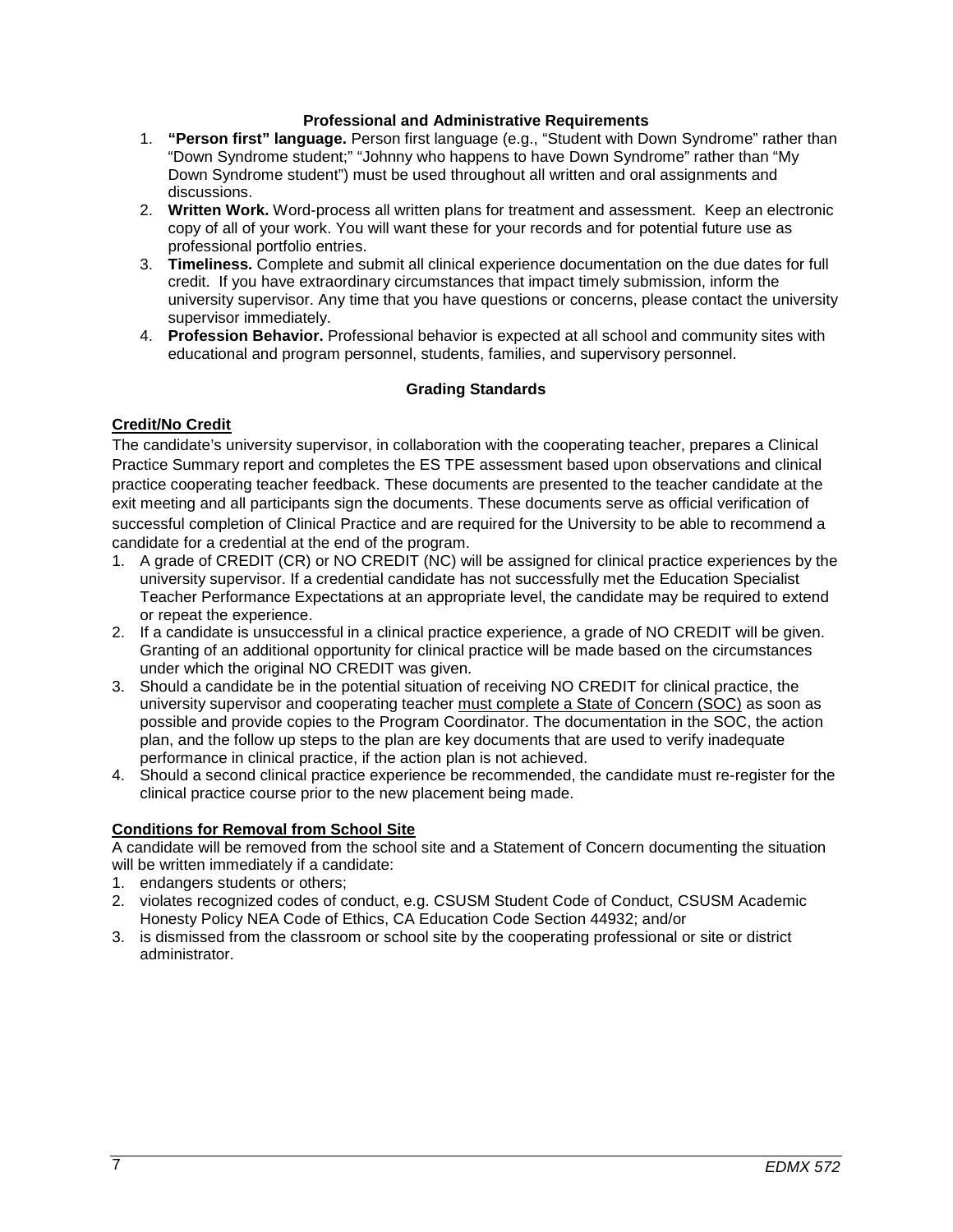

# **RUBRIC**

The following rubric describes the timeframe, conditions, and expected evaluated behaviors and artifacts for each of the 4 performance levels on the *CSUSM Mild/Moderate ES TPE Clinical Practice Assessment* instrument. It clarifies the performance standard or criteria represented by the Does Not Meet (1), Approaching (2), Meets (3), and Exceptional (4) clinical rating for a TPE element on the 4-point rating scale. The University Supervisor and Cooperating Teacher can independently use this rubric and then confer as to the appropriate rating on a TPE element for a candidate they both are mentoring. A candidate must earn at least a Meets (3) score on each TPE element to get credit for the element in clinical practice.

<span id="page-7-0"></span>

| Does Not Meet (1)                                                                                                                                                                                                                                                                                                                                                                                                                                                                                                                                                                                                                                             | Approaching (2)                                                                                                                                                                                                                                                                                                                                                                                                                                                                                                                                                                                                                     | Meets $(3)$                                                                                                                                                                                                                                                                                                                                                                                                                                                                                                                                                                                                                                                        | <b>Exceptional (4)</b>                                                                                                                                                                                                                                                                                                                                                                                                                                                                                                                                                                                                                                          |
|---------------------------------------------------------------------------------------------------------------------------------------------------------------------------------------------------------------------------------------------------------------------------------------------------------------------------------------------------------------------------------------------------------------------------------------------------------------------------------------------------------------------------------------------------------------------------------------------------------------------------------------------------------------|-------------------------------------------------------------------------------------------------------------------------------------------------------------------------------------------------------------------------------------------------------------------------------------------------------------------------------------------------------------------------------------------------------------------------------------------------------------------------------------------------------------------------------------------------------------------------------------------------------------------------------------|--------------------------------------------------------------------------------------------------------------------------------------------------------------------------------------------------------------------------------------------------------------------------------------------------------------------------------------------------------------------------------------------------------------------------------------------------------------------------------------------------------------------------------------------------------------------------------------------------------------------------------------------------------------------|-----------------------------------------------------------------------------------------------------------------------------------------------------------------------------------------------------------------------------------------------------------------------------------------------------------------------------------------------------------------------------------------------------------------------------------------------------------------------------------------------------------------------------------------------------------------------------------------------------------------------------------------------------------------|
| (the standard)                                                                                                                                                                                                                                                                                                                                                                                                                                                                                                                                                                                                                                                | (meeting the standard)                                                                                                                                                                                                                                                                                                                                                                                                                                                                                                                                                                                                              | (the standard)                                                                                                                                                                                                                                                                                                                                                                                                                                                                                                                                                                                                                                                     |                                                                                                                                                                                                                                                                                                                                                                                                                                                                                                                                                                                                                                                                 |
| Requires significant more<br>understanding, instruction, and/or<br>experience                                                                                                                                                                                                                                                                                                                                                                                                                                                                                                                                                                                 | Understands but requires<br>additional coaching or clarification                                                                                                                                                                                                                                                                                                                                                                                                                                                                                                                                                                    | Meets the standard as stated in<br>the ES TPE at the level of a<br>novice teacher                                                                                                                                                                                                                                                                                                                                                                                                                                                                                                                                                                                  | Performs the standard as stated in<br>the ES TPE at an exceptional<br>level, well beyond novice                                                                                                                                                                                                                                                                                                                                                                                                                                                                                                                                                                 |
| Given the timeframe of the clinical<br>practice experience (i.e., 50 days<br>for Mild/Moderate clinical practice<br>and 20 days for Moderate/Severe<br>clinical practice) and the modeling,<br>guided practice, and coaching<br>provided by the Cooperating<br>Teacher (Intern Support Provider)<br>and University Supervisor, either<br>or both the University Supervisor<br>and/or Cooperating Teacher's<br>assess via their observations<br>and/or examination of the artifacts<br>(e.g., assessment report,<br>observation report, lesson plans)<br>provided by the candidate for the<br>given TPE element leads to the<br>conclusion that the candidate: | Given the timeframe of the clinical<br>practice experience (i.e., 50 days<br>for Mild/Moderate clinical practice<br>and 20 days for Moderate/Severe<br>clinical practice) and the modeling,<br>guided practice, and coaching<br>provided by the Cooperating<br>Teacher (Intern Support Provider)<br>and University Supervisor, either<br>or both the University Supervisor<br>and/or Cooperating Teacher<br>assess via their observations<br>and/or examination of the artifacts<br>(e.g., assessment report,<br>observation report, lesson plans)<br>provided by the candidate for the<br>given TPE element that the<br>candidate: | Given the timeframe of the clinical<br>practice experience (i.e., 50 days<br>for Mild/Moderate clinical practice<br>and 20 days for Moderate/Severe<br>clinical practice) and the modeling,<br>guided practice, and coaching<br>provided by the Cooperating<br>Teacher (Intern Support Provider)<br>and University Supervisor, both<br>the University Supervisor and<br>Cooperating Teacher assess via<br>their observations and<br>examination of the artifacts (e.g.,<br>assessment report, observation<br>report, lesson plans) provided by<br>the candidate for the given TPE<br>element that there is adequate<br>evidence to conclude that the<br>candidate: | Given the timeframe of the clinical<br>practice experience (i.e., 50 days<br>for Mild/Moderate clinical practice<br>and 20 days for Moderate/Severe<br>clinical practice) and the modeling,<br>guided practice, and coaching<br>provided by the Cooperating<br>Teacher (Intern Support Provider)<br>and University Supervisor, both<br>the University Supervisor and<br>Cooperating Teacher assess via<br>their observations and<br>examination of the artifacts (e.g.,<br>assessment report, observation<br>report, lesson plans) provided by<br>the candidate for the given TPE<br>element that there is ample<br>evidence to conclude that the<br>candidate: |
| 1)<br>has demonstrates the<br>knowledge and/or practice<br>articulated in the TPE element<br>criterion with little frequency<br>and will require extensive<br>modeling, coaching,                                                                                                                                                                                                                                                                                                                                                                                                                                                                             | has demonstrated, but not yet<br>consistently, the knowledge<br>and/or practice articulated in<br>the TPE element criterion and<br>requires and will benefit from<br>further modeling, coaching,                                                                                                                                                                                                                                                                                                                                                                                                                                    | 1)<br>has consistently<br>demonstrated the knowledge<br>and/or practice articulated in<br>the TPE element criterion with<br>minimal need for further                                                                                                                                                                                                                                                                                                                                                                                                                                                                                                               | has consistently<br>1)<br>demonstrated the knowledge<br>and/or practice articulated in<br>the TPE element criterion<br>without need for further                                                                                                                                                                                                                                                                                                                                                                                                                                                                                                                 |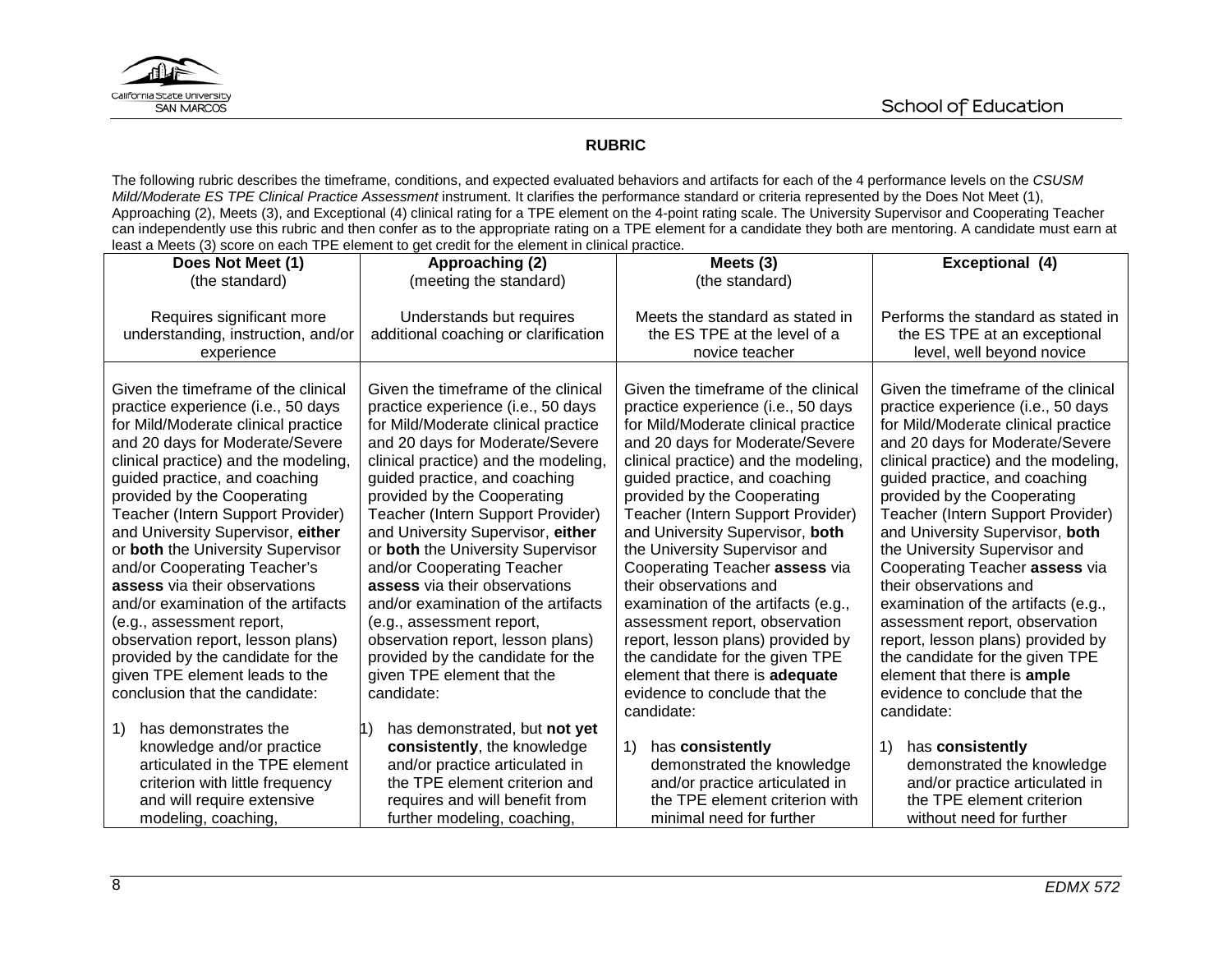|    | instruction, and clinical<br>experience to potentially<br>achieve the criterion                                                                                                                                                                                                                                                                |    | and/or clarification to achieve<br>the criterion performance<br>has provided some, but not yet                                                                                                                                                                        | 2) | modeling, coaching or<br>clarification<br>has provided evidences that                                                                                                                                                               | 2) | modeling, coaching or<br>clarification<br>has provided multiple                                                                                                                                                                                                                |
|----|------------------------------------------------------------------------------------------------------------------------------------------------------------------------------------------------------------------------------------------------------------------------------------------------------------------------------------------------|----|-----------------------------------------------------------------------------------------------------------------------------------------------------------------------------------------------------------------------------------------------------------------------|----|-------------------------------------------------------------------------------------------------------------------------------------------------------------------------------------------------------------------------------------|----|--------------------------------------------------------------------------------------------------------------------------------------------------------------------------------------------------------------------------------------------------------------------------------|
| 2) | performance<br>has provided few or no<br>evidences that are assessed<br>as (a) relevant examples, (b)<br>appropriate to the content of<br>the TPE element, or (c)<br>adequate to demonstrate the                                                                                                                                               |    | sufficient, evidences that are<br>(a) relevant examples, (b)<br>appropriate to the content of<br>the TPE element, and (c)<br>adequate to demonstrate the<br>criterion as stated in the TPE<br>element                                                                 | 3) | are (a) relevant examples, (b)<br>appropriate to the content of<br>the TPE element, and (c)<br>adequate to demonstrate the<br>criterion as stated in the TPE<br>element<br>can describe and explain,                                |    | evidences that are clearly (a)<br>relevant examples, (b)<br>appropriate to the content of<br>the TPE element, and (c)<br>adequate to demonstrate the<br>criterion as stated in the TPE<br>element                                                                              |
| 3) | criterion as stated in the TPE<br>element<br>even when provided with<br>prompting and direct<br>questioning, has difficulty<br>identifying ways in which the<br>provided artifact(s) and/or<br>his/her assessment,<br>instruction, decision-making,<br>and collaborative behaviors<br>illustrate performance of the<br>TPE element's criterion | B) | requires some prompting, when<br>asked to describe and explain<br>ways in which the provided<br>artifact(s) and/or his/her<br>assessment, instruction,<br>decision-making, and<br>collaborative behaviors<br>illustrate performance of the<br>TPE element's criterion |    | with little to no prompting,<br>ways in which the provided<br>artifact(s) and/or his/her<br>assessment, instruction,<br>decision-making, and<br>collaborative behaviors<br>illustrate performance of the<br>TPE element's criterion | 3) | can independently (without<br>prompting) describe and<br>explain in detail ways in which<br>the provided artifact(s) and/or<br>his/her assessment,<br>instruction, decision-making,<br>and collaborative behaviors<br>illustrate performance of the<br>TPE element's criterion |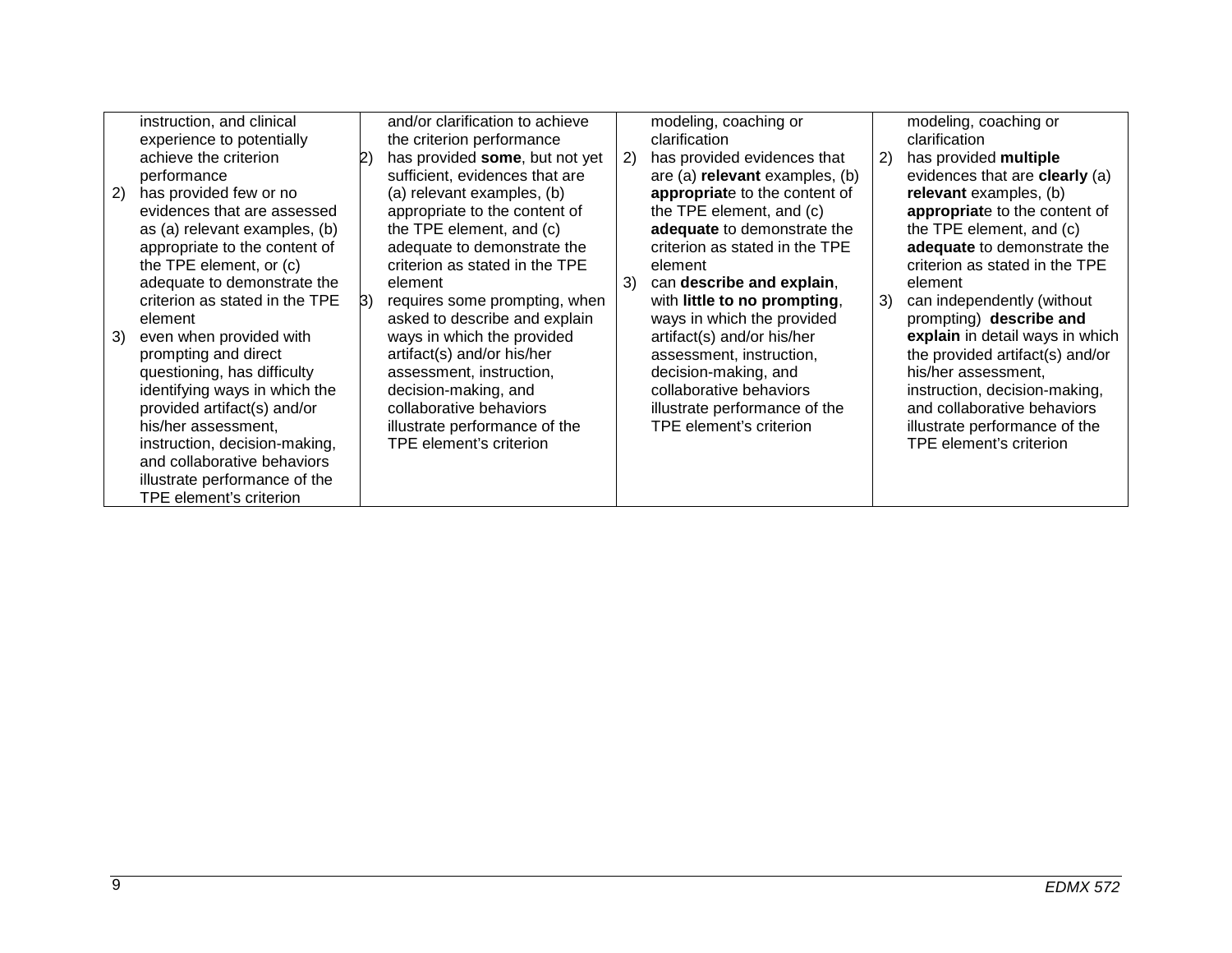

#### **Education Specialist Clinical Practice Lesson Planning and Delivery Observation Form**

<span id="page-9-0"></span>

| Teacher Candidate:                                                                                                                                                                                                                                                                                                                                                        | Date:                                                                                                                                                                                                                 |
|---------------------------------------------------------------------------------------------------------------------------------------------------------------------------------------------------------------------------------------------------------------------------------------------------------------------------------------------------------------------------|-----------------------------------------------------------------------------------------------------------------------------------------------------------------------------------------------------------------------|
| School Site:                                                                                                                                                                                                                                                                                                                                                              | Setting:                                                                                                                                                                                                              |
| Cooperative Teacher:                                                                                                                                                                                                                                                                                                                                                      | Supervisor:                                                                                                                                                                                                           |
| <b>TPEs Observed:</b><br>Instruction of S w/IEPs - TPE 1<br>Monitor during instruction - TPE 2<br>Interpret & use assessment - TPE 3<br>Making content accessible - TPE 4<br>Student engagement - TPE 5<br>Develop. appropriate teaching - TPE 6<br>Differentiation for ELs - TPE 7<br>TPE 5, 10 & 11: Rapport and Room Environment: (Check observed, add others as seen) | Learning about students - TPE 8<br>Instructional planning - TPE 9<br>Instructional time - TPE 10<br>Social environment - TPE 11<br>Prof, legal, ethical obligations - TPE 12<br>Reflective teaching & growth - TPE 13 |
| Courteous, positive, active learning Clearly stated expectations Respectful interactions                                                                                                                                                                                                                                                                                  |                                                                                                                                                                                                                       |
| Aware and responsive to students needs                                                                                                                                                                                                                                                                                                                                    |                                                                                                                                                                                                                       |
| <b>Comments:</b><br>TPE 1, 4, 8, 9, & 10: Instructional Planning: (Check observed, add others as seen)<br>Works as a collaborative team member to plan instruction, including paraeducators<br>Lessons are based upon Common Core and/or other standards/frameworks<br>Instruction based upon assessed knowledge of student(s)<br><b>Comments:</b>                        |                                                                                                                                                                                                                       |

#### **TPE 1, 4, 5, 6, 7 & 10: Lesson Presentation/Implementation of Support:** (Check observed, add others as seen)

- Uses universal strategies that are effective with a wide range of students
- Provides individualized accommodations, modifications, and supports
- Effective use of instructional time
- Instruction/feedback/support is clear and consistent
- Materials are organized and used effectively

#### **Comments:**

**TPE 1, 6, 9, & 11: Student Motivation and Behavioral Support:** (Check observed, add others as seen) Implements student's positive behavior support/intervention plan

- Motivates students by connecting to their interests
- Encourages involvement and excellence
- Provides feedback to student
- Uses reinforcement and other positive strategies
- Collects and analyses data related to positive behavior support/intervention plan

#### **Comments:**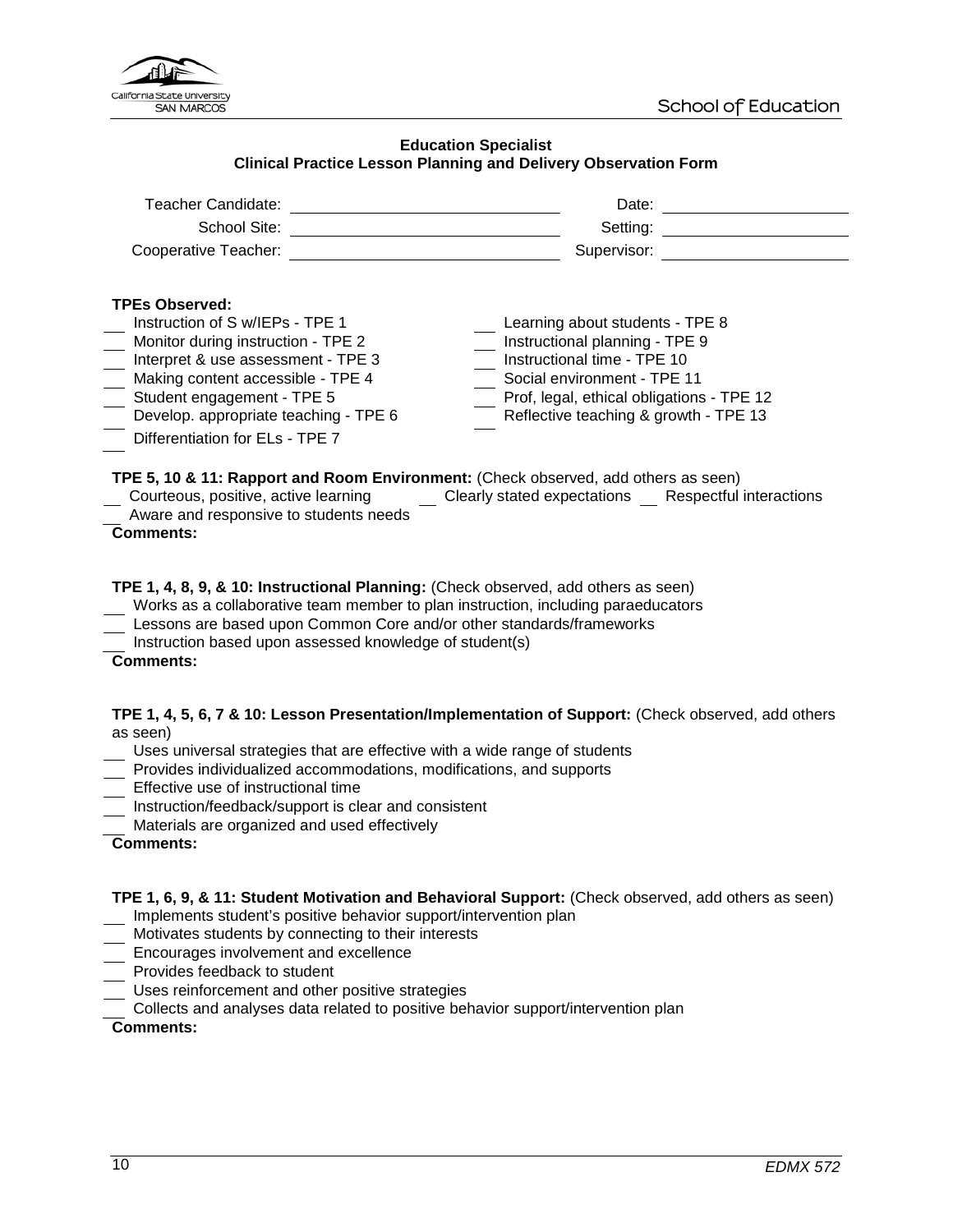#### **TPE 2 & 3: Assessment and Progress Monitoring:** (Check observed, add others as seen)

- Uses formal and informal assessments appropriately
- **Consideration of appropriateness for diverse population**
- Utilizes formative and summative assessments
- **Collects and analyzes ongoing data**

**Comments:**

# **TPE 4 & 5: Cognitive Outcome:** (Check observed, add others as seen)

- Encourages and models critical thinking and problem-solving skills
- Fosters analysis and synthesis

```
Comments:
```
# **TPE 4, 5, 6, 11: Affective Outcome:** (Check observed, add others as seen)

- Encourages collaborative and independent learning
- **Promotes community, self-esteem, and cooperation**
- Provides meaningful and relevant curriculum

**Comments:**

### **TPE 1, 7, 8: Effective Outcome:** (Check those observed, add others as seen)

- Respectfully teaches and communicates with students from diverse populations
- Demonstrates understanding, appreciation, sensitivity for cultural heritage and community values
- Plans lessons that encourage respect for human diversity

| <b>Comments:</b> |
|------------------|
|------------------|

# **TPEs 12 and 13: Professional Behavior:** (Check those observed, add others as seen)

- Effective communication with families, administrators, paraeducators, supervisors and colleagues
- **Respects issues of confidentiality**
- $\overline{\phantom{a}}$  Reflective practitioner
- Able and willing to accept constructive critical feedback
- **EXTEND Actively participates in school community**
- Seeks professional development opportunities

# **Comments:**

# **Other Cooperating Teacher and/or Supervisor Observations and Remarks:**

#### **Teacher Candidate Goal/Focus for Next Observation:**

| Teacher Candidate Signature:         | Date: |
|--------------------------------------|-------|
| <b>University Supervisor/Support</b> |       |
| Provider Signature:                  | Date: |
| Date/Time of Next                    |       |
| Observation:                         |       |
|                                      |       |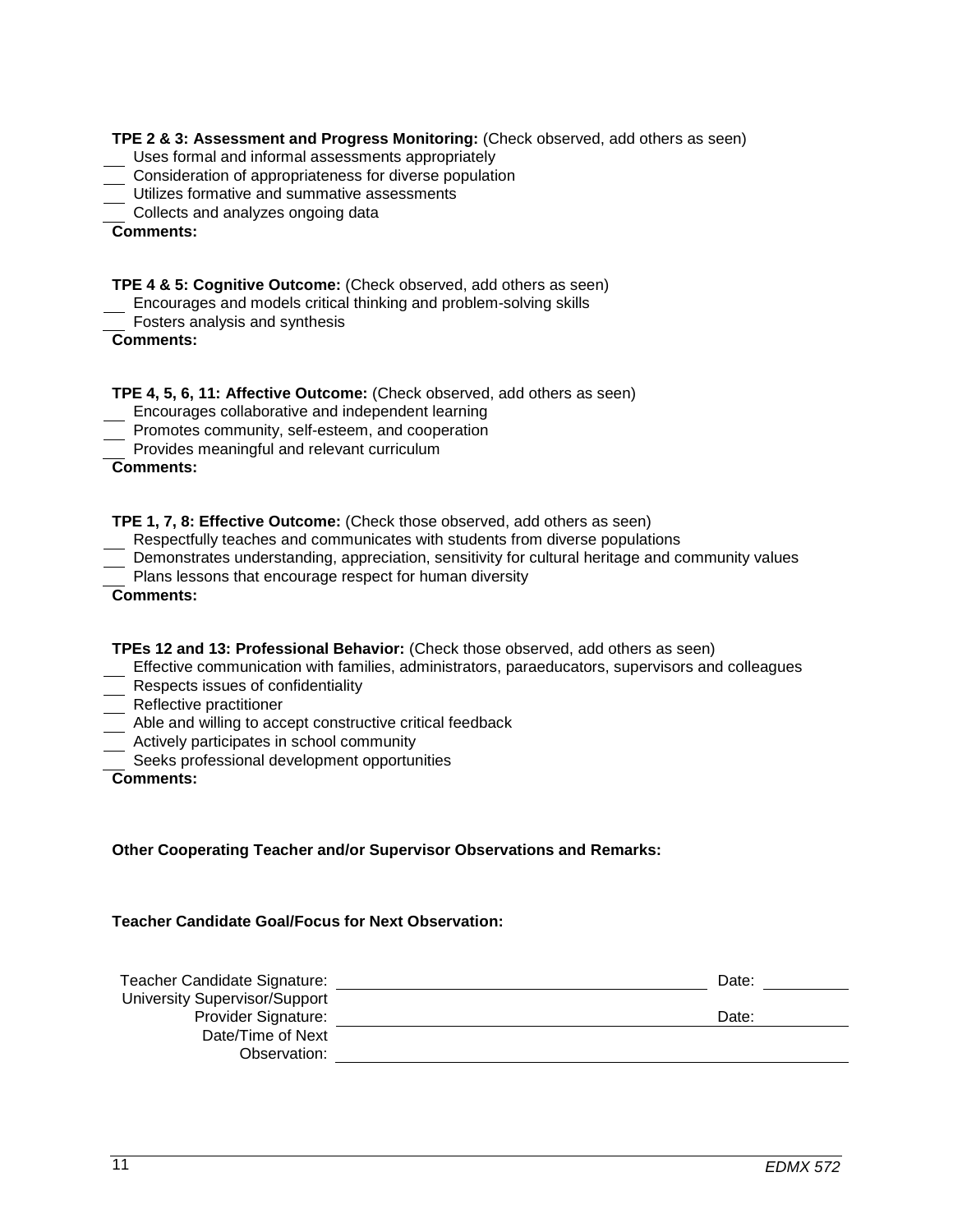

#### **Education Specialist Credential Candidate Observation of Assessment Administration and Interpretation**

# <span id="page-11-0"></span>**Organizational/Setting Data:**

| Supervisor<br><u> Communication</u>                                                                                                                                                                                                                                                                                                                                                                   |                                                                                                                                                                                                                                |
|-------------------------------------------------------------------------------------------------------------------------------------------------------------------------------------------------------------------------------------------------------------------------------------------------------------------------------------------------------------------------------------------------------|--------------------------------------------------------------------------------------------------------------------------------------------------------------------------------------------------------------------------------|
|                                                                                                                                                                                                                                                                                                                                                                                                       |                                                                                                                                                                                                                                |
|                                                                                                                                                                                                                                                                                                                                                                                                       | Grade Level: The Capacity of the Capacity of the Capacity of the Capacity of the Capacity of the Capacity of the Capacity of the Capacity of the Capacity of the Capacity of the Capacity of the Capacity of the Capacity of t |
| Type of Instrument: (e.g. Woodcock-Johnson III, WIAT,<br>Brigance etc.)<br>Content/Level: (Math, Reading<br>Comprehension, other)<br>Purpose of Assessment: (screening, identification, progress<br>monitoring, etc.):                                                                                                                                                                                | Initial/Annual/Triennial/Transition/Other                                                                                                                                                                                      |
| Setting of Assessment: (Describe where administered, physical room conducive for test environment)                                                                                                                                                                                                                                                                                                    |                                                                                                                                                                                                                                |
| <b>Observation of Assessment Administration Skills:</b><br>Materials/Tools Present for Assessment: □ Test □ Timer □ Paper □ Pencil □ Other items<br>Critical teaching behaviors observed during administration of assessment: $\Box$ Explanation of test<br>components $\Box$ Divide test into sections $\Box$ Inform student of next question $\Box$ Visual/noise/activity<br>distractions minimized |                                                                                                                                                                                                                                |
| Professional/Affective Demeanor with student: □Places student at ease □ Describes the structure of test<br>□ Engage in observation of student during assessment □Monitored breaks as needed □ Provides<br>timeframe                                                                                                                                                                                   |                                                                                                                                                                                                                                |
|                                                                                                                                                                                                                                                                                                                                                                                                       |                                                                                                                                                                                                                                |
| <b>Interpretation of Assessment Skills:</b><br>Scoring/Compilation of data: □Understands measurement components □Scores w/o bias □Plots scores<br>correctly                                                                                                                                                                                                                                           |                                                                                                                                                                                                                                |
|                                                                                                                                                                                                                                                                                                                                                                                                       |                                                                                                                                                                                                                                |
| Written Analysis of Results: □Accurate, complete, objective language used □Avoids jargon □Includes<br>strengths                                                                                                                                                                                                                                                                                       |                                                                                                                                                                                                                                |
|                                                                                                                                                                                                                                                                                                                                                                                                       |                                                                                                                                                                                                                                |

Synthesizing data from this test with other assessment(s) elements into to written report for IEP form:  $\Box$ Accuracy of all findings  $\Box$  Includes ELL when indicated  $\Box$  Thoughtful interpretation  $\Box$  Follows logical sequence  $\Box$  Sensitive to legal aspects  $\Box$  Includes possible limitations of assessment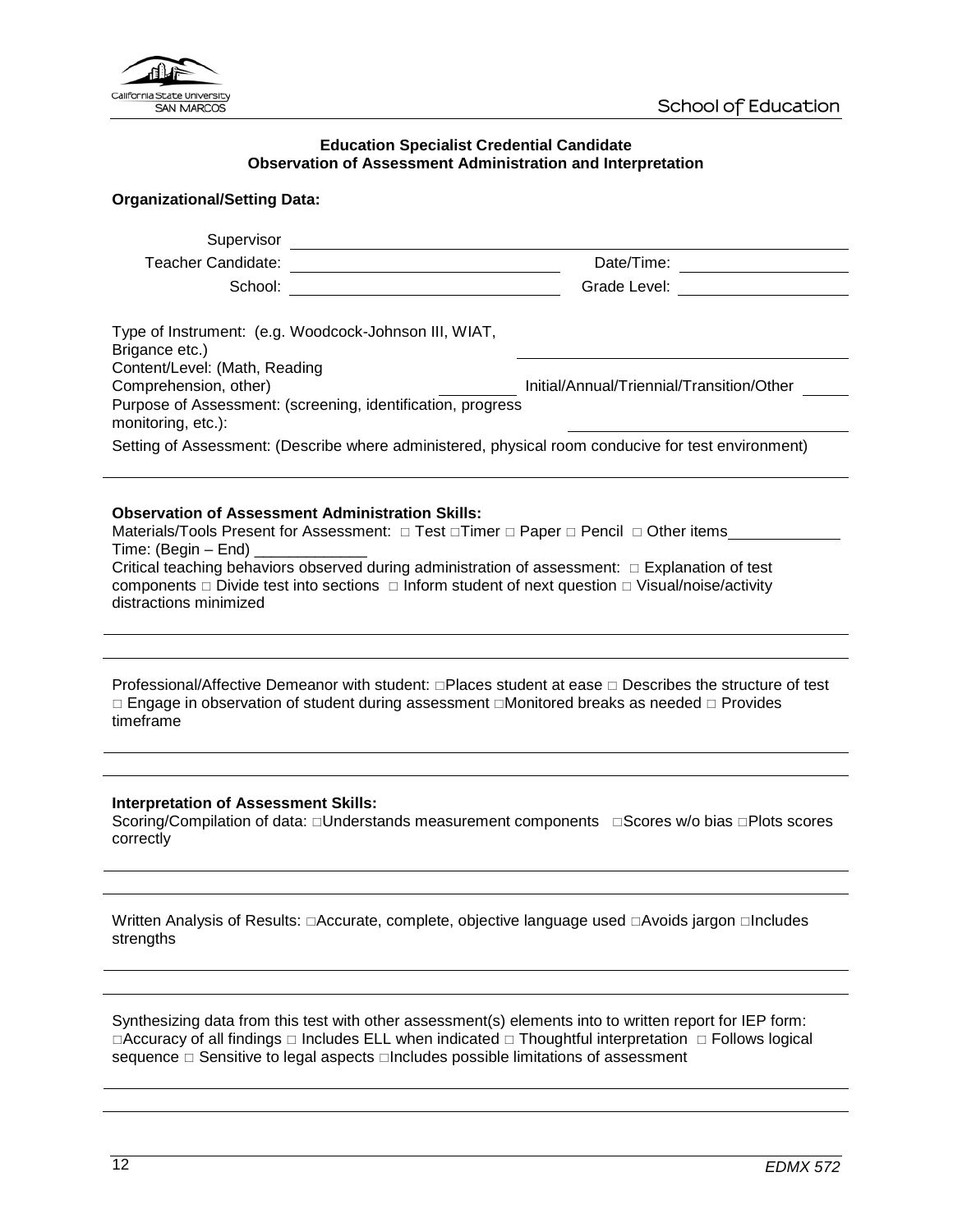### **Reflection and Skill Refinement Recommendations:**

Potential Goals for candidate:

Additional Supervisor Remarks:

# *Review/Debrief Meeting Verification Signatures:*

| Teacher Candidate:     | Date: |  |
|------------------------|-------|--|
| University Supervisor/ |       |  |
| Cooperating Teacher:   | Date: |  |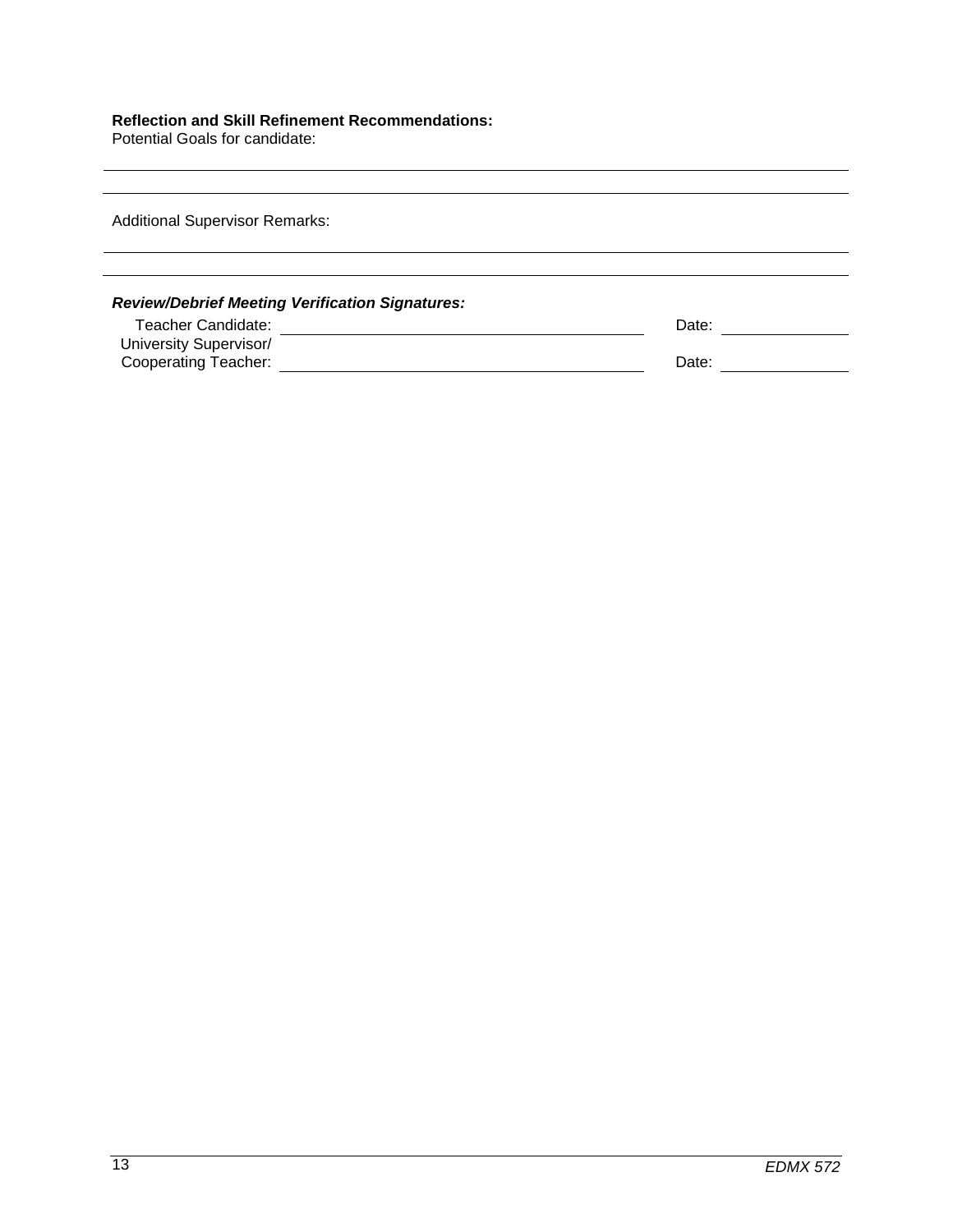

#### **Education Specialist Credential Candidate Observation of Individualized Education Program Meeting**

#### <span id="page-13-0"></span>**Observation Setting Data:**

| Teacher Candidate:                                  |  |  | <b>Observer Name/Position:</b> |           |                                                                                       |  |
|-----------------------------------------------------|--|--|--------------------------------|-----------|---------------------------------------------------------------------------------------|--|
| School Name:                                        |  |  |                                | District: |                                                                                       |  |
| Date/Time of Meeting:                               |  |  |                                |           |                                                                                       |  |
| Type of meeting:                                    |  |  | □ Initial □ Annual □ Triennial |           | $\Box$ Other Type/Specify: $\_\_\_\_\_\_\_\_\_\_\_\_\_\_\_\_\_\_\_\_\_\_\_\_\_\_\_\_$ |  |
| IEP Team Attendees (list names / position of each): |  |  |                                |           |                                                                                       |  |

#### **Introduction & Agenda Details Observed (as handled by the Teacher Candidate):**

 $\Box$  Introductions of all and description of purpose of meeting described  $\Box$  Copy of Agenda provided to all  $\Box$  Time parameters reviewed  $\Box$  Procedural Safeguards discussed  $\Box$  Copy of assessment results available for parent(s)  $\Box$  Reviewed page 1 w/parent(s) /teachers for accurate information  $\Box$  Used jargon-free language throughout  $\Box$  Maintained eye contact w all members of IEP team  $\Box$ Interpreter seated at next to parent(s) to translate as needed

Observations/Recommendations:

#### **Meeting Component Delivery Observations (as handled by the Teacher Candidate):**

Assessment Review  $\Box$  Present levels of performance reviewed and interpreted w/o jargon.  $\Box$ Assessments described and interpreted for understanding by all  $\Box$  Questions regarding assessment process encouraged/answered

Comments/Recommendations:

**Recommendations Developed by Team** □ Description of Supplementary aids and services as needed  $\Box$  Measurable annual goals established and agreed upon by all present.  $\Box$  Benchmarks and/or progress monitoring methods established Student inclusion discussed in areas of general education inclusion  $\Box$  extracurricular activities  $\Box$  non-academic activity recommendations

Comments/Recommendations: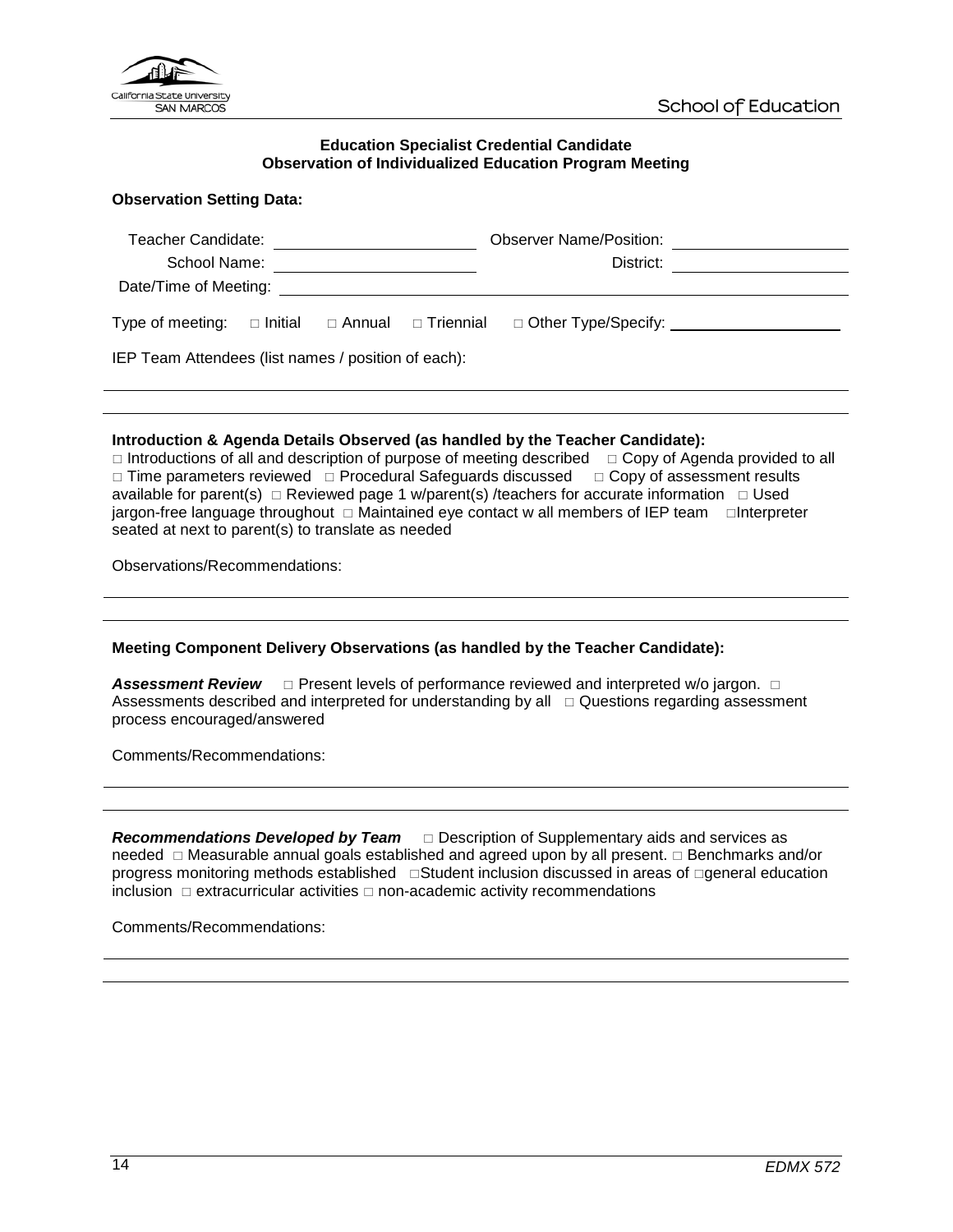**Service Delivery Model & Placement** □ Assessment accommodations provided/described if needed  $\Box$  Supplemental aids/assistive technology described/provided if needed  $\Box$  Other supplemental services described as needed  $\Box$  Group decision regarding placement  $\Box$  Clear descriptions of services provided in specific placement options  $\Box$  All information in IEP accurately explained  $\Box$  Checked for parental understanding throughout meeting  $\Box$  Parent(s) part of IEP Team discussion, not spectator(s)

Comments/Recommendations:

|             | <b>Next Steps &amp; Closing Signatures</b> □ Description of timeline for service delivery to begin; where and |
|-------------|---------------------------------------------------------------------------------------------------------------|
| how managed |                                                                                                               |

 $\Box$  Team Meeting Notes read back to parent(s) prior to obtaining signatures  $\Box$  Offer of FAPE included and documented in Team Meeting Notes page  $\Box$  All signatures obtained at close of meeting  $\Box$  Parent(s) provided copy of IEP documents at close of meeting (not next day)

#### **Comments/Recommendations**:

**Cooperating Teacher or other IEP Team professional observations & comments**:

| Credential Candidate/Print Name       | Credential Candidate Signature         | Date |  |
|---------------------------------------|----------------------------------------|------|--|
| <b>Cooperating Teacher/Print Name</b> | <b>Cooperating Teacher Signature</b>   | Date |  |
| University Supervisor/Print Name      | <b>University Supervisor Signature</b> | Date |  |

================================================================================

#### **\*Next Observation of IEP Meeting as required by School or University Supervisor:**

Date\_\_\_\_\_\_\_\_ Time

Specific administration and delivery steps and competencies to be addressed: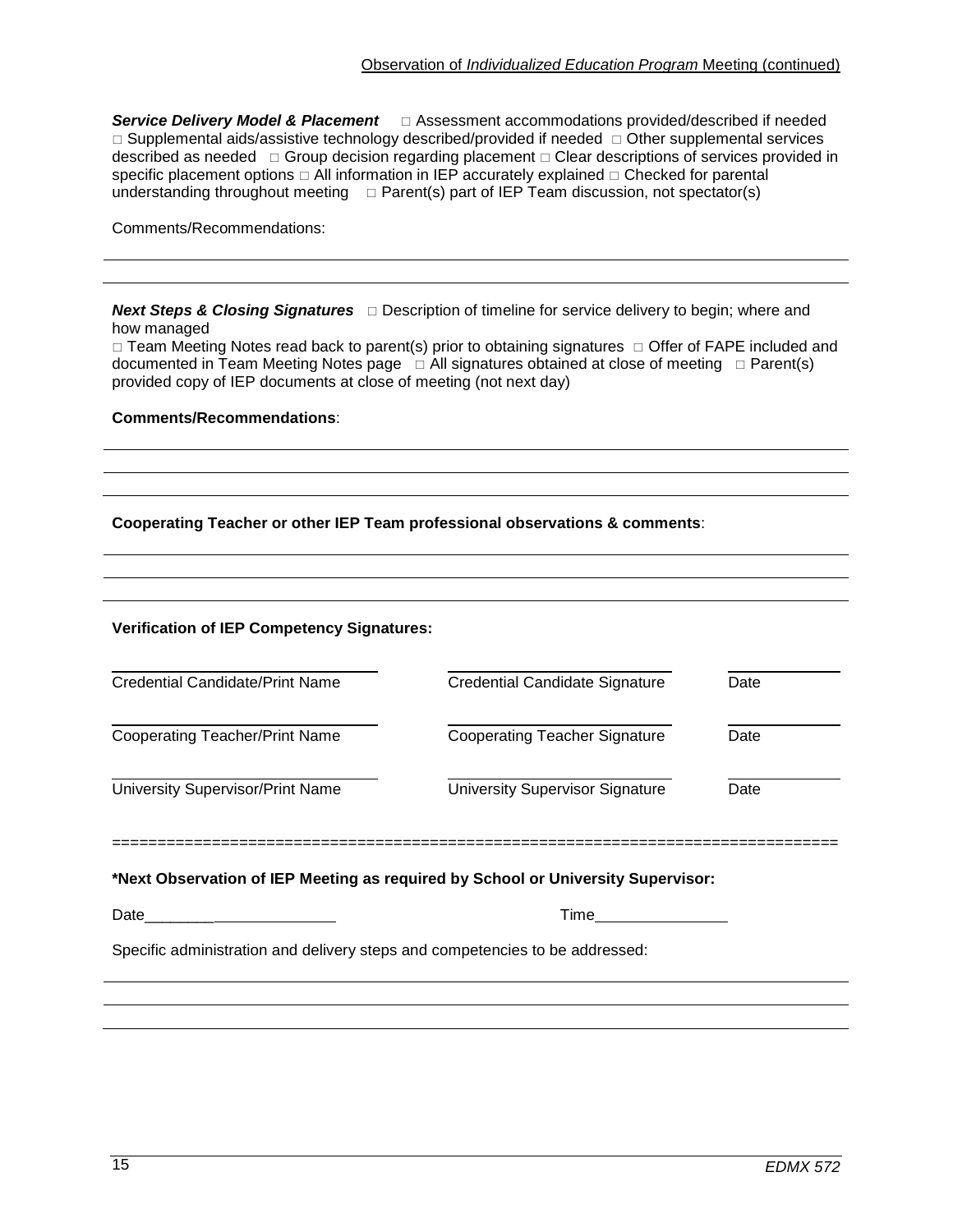

# **Preliminary Education Specialist**

# <span id="page-15-0"></span>**Clinical Practice Assessment for Functional Behavior Assessment and Positive Behavior Support Plan**

|                                                                                                                                                                                                                                                                                                                                                                                                                                                                                                                      | Setting:                                                                                                                                                                                                                            |  |  |  |  |
|----------------------------------------------------------------------------------------------------------------------------------------------------------------------------------------------------------------------------------------------------------------------------------------------------------------------------------------------------------------------------------------------------------------------------------------------------------------------------------------------------------------------|-------------------------------------------------------------------------------------------------------------------------------------------------------------------------------------------------------------------------------------|--|--|--|--|
|                                                                                                                                                                                                                                                                                                                                                                                                                                                                                                                      |                                                                                                                                                                                                                                     |  |  |  |  |
| his/her involvement in the delivery of supports for a student in clinical practice.<br>1. ____ Student Information Identified<br>2. ____ Behavior of Concern (Briefly Stated)<br>3. ___ Reasons for Developing Behavior Support Plan Identified<br>4. ____ "Global" Contextual Background Information is Complete<br>5. ____ Assessment Techniques and Methods are Determined<br>6. ____ Setting Events/Antecedents are Identified<br>7. ____ Specific Behavior (Operationally Defined) and Baseline Data Identified | The candidate identifies and describes the following features of a FBA/PBSP plan and explains                                                                                                                                       |  |  |  |  |
| 8. _____ Consequences Identified<br>9. ____ Hypothesized Purpose of Behavior Identified                                                                                                                                                                                                                                                                                                                                                                                                                              |                                                                                                                                                                                                                                     |  |  |  |  |
| 10. ____ Rationale for Hypothesized Function of Behavior is Identified                                                                                                                                                                                                                                                                                                                                                                                                                                               |                                                                                                                                                                                                                                     |  |  |  |  |
| 11. Intervention/Prevention Strategies (make problem behavior irrelevant)                                                                                                                                                                                                                                                                                                                                                                                                                                            |                                                                                                                                                                                                                                     |  |  |  |  |
| _____ Setting Event Strategies                                                                                                                                                                                                                                                                                                                                                                                                                                                                                       |                                                                                                                                                                                                                                     |  |  |  |  |
| _____ Setting Event Strategies Address Hypothesized Function                                                                                                                                                                                                                                                                                                                                                                                                                                                         |                                                                                                                                                                                                                                     |  |  |  |  |
| _____ Antecedent Strategies                                                                                                                                                                                                                                                                                                                                                                                                                                                                                          |                                                                                                                                                                                                                                     |  |  |  |  |
| __ Antecedent Strategies Address Hypothesized Function                                                                                                                                                                                                                                                                                                                                                                                                                                                               | 12. Intervention/Prevention Strategies (make problem behavior inefficient and replacement behavior                                                                                                                                  |  |  |  |  |
| effective)                                                                                                                                                                                                                                                                                                                                                                                                                                                                                                           |                                                                                                                                                                                                                                     |  |  |  |  |
| Function<br>_____ Strategies to Alter Consequences Identified                                                                                                                                                                                                                                                                                                                                                                                                                                                        | _____Teaching and Reinforcement of Replacement Behavior/Skills Identified<br>Teaching and Reinforcement of Replacement Behavior/Skills Address Hypothesized<br>_____ Strategies to Alter Consequences Address Hypothesized Function |  |  |  |  |
| 13. Intervention/Foundational Issues to Improve Quality of Life                                                                                                                                                                                                                                                                                                                                                                                                                                                      |                                                                                                                                                                                                                                     |  |  |  |  |
| _____ Strategies to Improve Quality of Life Identified                                                                                                                                                                                                                                                                                                                                                                                                                                                               | _____ Strategies to Improve Quality of Life Address Hypothesized Function                                                                                                                                                           |  |  |  |  |
| 14. _____Evaluation and Monitoring System Identified                                                                                                                                                                                                                                                                                                                                                                                                                                                                 |                                                                                                                                                                                                                                     |  |  |  |  |
| 15. Persons Involved and Responsibilities Identified<br>16. ______ Follow-Up Timeline Determined                                                                                                                                                                                                                                                                                                                                                                                                                     |                                                                                                                                                                                                                                     |  |  |  |  |
|                                                                                                                                                                                                                                                                                                                                                                                                                                                                                                                      |                                                                                                                                                                                                                                     |  |  |  |  |
| Teacher Candidate Involvement in PBS Design and Delivery:                                                                                                                                                                                                                                                                                                                                                                                                                                                            |                                                                                                                                                                                                                                     |  |  |  |  |
| <b>Supervisor Observations and Remarks:</b>                                                                                                                                                                                                                                                                                                                                                                                                                                                                          |                                                                                                                                                                                                                                     |  |  |  |  |
| <b>Teacher Candidate:</b>                                                                                                                                                                                                                                                                                                                                                                                                                                                                                            | Date:                                                                                                                                                                                                                               |  |  |  |  |
| <b>University Supervisor/</b>                                                                                                                                                                                                                                                                                                                                                                                                                                                                                        |                                                                                                                                                                                                                                     |  |  |  |  |
| <b>Cooperating Teacher:</b>                                                                                                                                                                                                                                                                                                                                                                                                                                                                                          | Date:                                                                                                                                                                                                                               |  |  |  |  |

**Date/Time of next Observation:**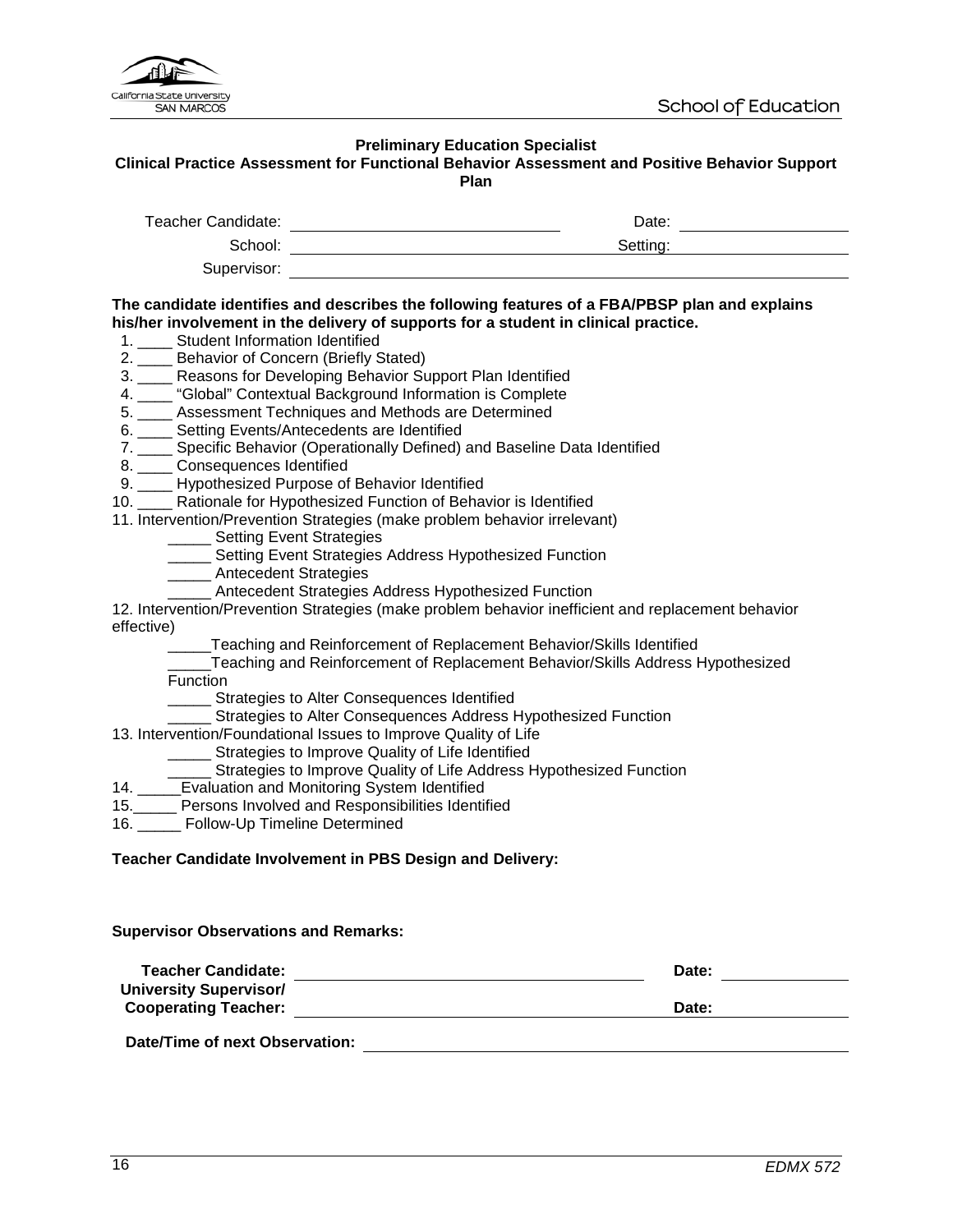

### **Education Specialist Mild/Moderate Clinical Practice Candidate and Cooperating Teacher TPE Weekly Conversations and Planning**

<span id="page-16-0"></span>

| Teacher Candidate:          |  |
|-----------------------------|--|
| Cooperating Teacher (CT):   |  |
| University Supervisor (US): |  |

**TPE Instructions:** To ensure that both the candidate and the cooperating teacher have a clear and shared understanding of each TPE expectation and that they expressly discuss how each TPE could be demonstrated by the candidate in the clinical setting, the following timetable is recommended for examining and discussing TPE items on the *Education Specialist TPE Clinical Practice Assessment.*  Please indicate the week and date of clinical practice that each set of TPEs is examined. Please pay particular attention to the noted TPE elements, which have been identified as high-priority topics for research, discussion, and application in clinical practice.

|                                                                                                                                                                        |                                                                                                                                                                                                                                                                                                             | Suggested Week | Week/Date Examined |
|------------------------------------------------------------------------------------------------------------------------------------------------------------------------|-------------------------------------------------------------------------------------------------------------------------------------------------------------------------------------------------------------------------------------------------------------------------------------------------------------|----------------|--------------------|
| TPE 1: Specific Pedagogical Skills for Subject Matter Instruction                                                                                                      |                                                                                                                                                                                                                                                                                                             |                |                    |
|                                                                                                                                                                        |                                                                                                                                                                                                                                                                                                             | Week 1         |                    |
|                                                                                                                                                                        | TPE 2: Monitoring Student Learning During Instruction                                                                                                                                                                                                                                                       | Week 1         |                    |
|                                                                                                                                                                        | TPE 3: Interpretation and Use of Assessments                                                                                                                                                                                                                                                                | Week 2         |                    |
|                                                                                                                                                                        | TPE 3.1 Know how to assess and identify students whose cultural, ethnic, gender or linguistic<br>differences may be confused with a disability                                                                                                                                                              |                |                    |
|                                                                                                                                                                        | TPE 4: Making Content Accessible                                                                                                                                                                                                                                                                            | Week 2         |                    |
|                                                                                                                                                                        | TPE 5: Student Engagement                                                                                                                                                                                                                                                                                   | Week 2         |                    |
|                                                                                                                                                                        | TPE 6: Developmentally Appropriate Teaching Practices                                                                                                                                                                                                                                                       | Week 3         |                    |
|                                                                                                                                                                        | TPE 7: Teaching English Learners                                                                                                                                                                                                                                                                            | Week 3         |                    |
|                                                                                                                                                                        | TPE 7.1 Using ELD principles/practices, has students express understanding in a variety of ways<br>and uses primary language resources (e.g., peers, books, students' primary language skills,<br>paraeducators) to develop academic language and comprehension and knowledge of core<br>curriculum content |                |                    |
|                                                                                                                                                                        | TPE 8: Learning about Students                                                                                                                                                                                                                                                                              | Week 3         |                    |
|                                                                                                                                                                        | TPE 9: Instructional Planning                                                                                                                                                                                                                                                                               | Week 4         |                    |
| TPE 9.3 Effectively trains, supervises, and/or uses paraeducators and other personnel (e.g.,<br>related service providers, peer tutors) to help students achieve goals |                                                                                                                                                                                                                                                                                                             |                |                    |
|                                                                                                                                                                        | TPE 10: Instructional Time                                                                                                                                                                                                                                                                                  | Week 4         |                    |
|                                                                                                                                                                        | <b>TPE 11: Social Environment</b>                                                                                                                                                                                                                                                                           | Week 4         |                    |
|                                                                                                                                                                        | TPE 11.4 Knows how to develop and implement a Positive Behavior Support Plan, an individual<br>student contract, and participate in school-wide PBS processes                                                                                                                                               |                |                    |
|                                                                                                                                                                        | TPE 12: Professional, Legal, and Ethical Obligations                                                                                                                                                                                                                                                        | Week 5         |                    |
|                                                                                                                                                                        | TPE 12.3 Knows and uses district guidelines to report suspected cases of child abuse, neglect, or<br>sexual harassment                                                                                                                                                                                      |                |                    |
|                                                                                                                                                                        | <b>TPE 13: Professional Growth</b>                                                                                                                                                                                                                                                                          | Week 5         |                    |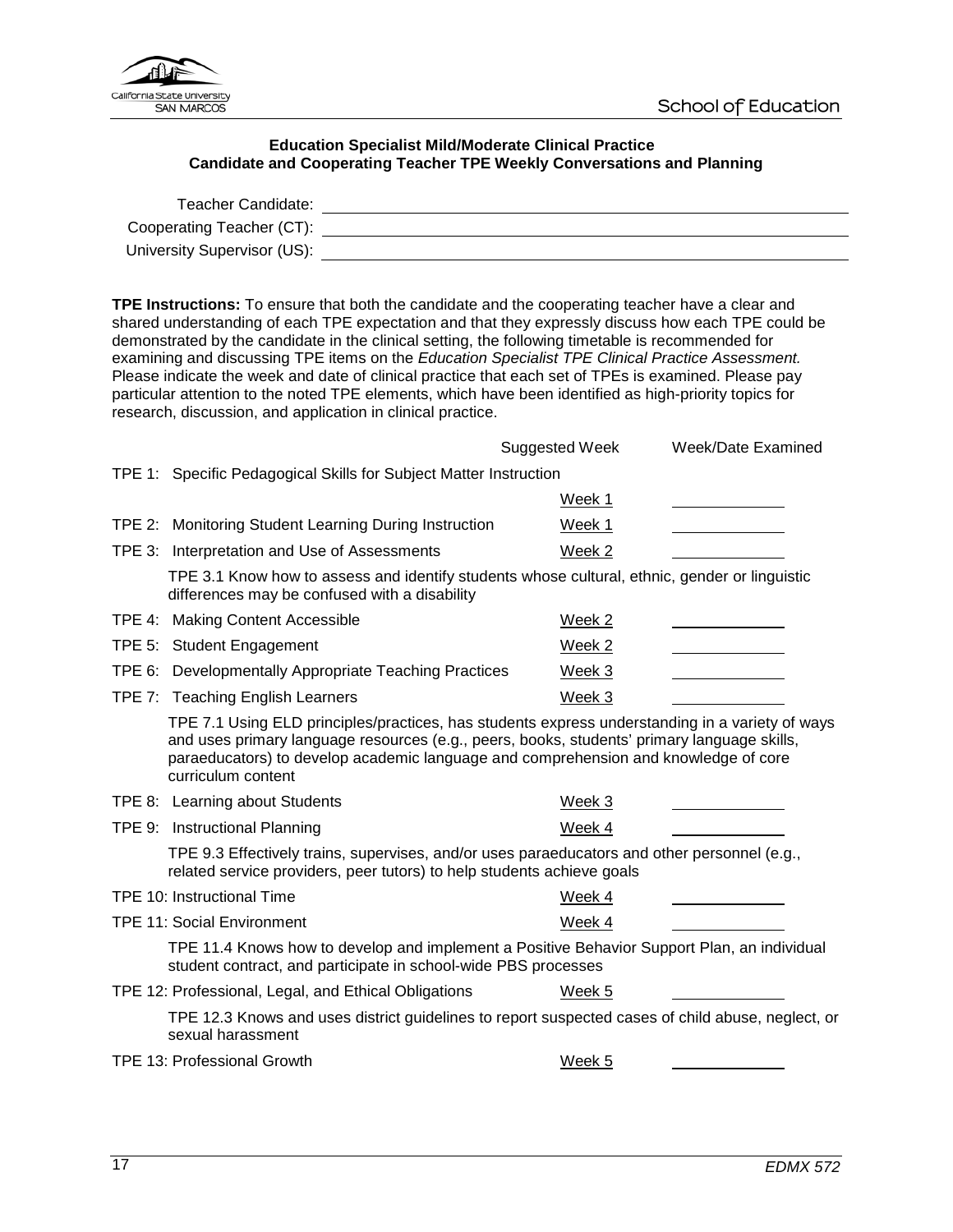

## **Teacher Candidate Clinical Practice Weekly Reflection and Planning**

<span id="page-17-0"></span>**Directions:** On Friday of each week of clinical practice, please complete and send this form to your University Supervisor and Cooperating Teacher. Be sure to discuss the content of the reflection with your Cooperating Teacher in your weekly reflection and planning meeting.

| Teacher Candidate: |  |
|--------------------|--|
| Date:              |  |
| Week:              |  |

- 1. This week the TPEs that I focused on were:
- 2. An "aha" moment in my teaching this week was:
- 3. I felt most confident and competent with my skills when:
- 4. My biggest challenge this week was:
- 5. The co-teaching approaches my Cooperating Teacher (CT) and I used this week were:

| <b>Supportive</b>                                                                | I led                                                  | CT led                                                        |  |  |
|----------------------------------------------------------------------------------|--------------------------------------------------------|---------------------------------------------------------------|--|--|
| <b>Parallel</b>                                                                  |                                                        | ____I led planning _____We jointly planned ____My CT planned  |  |  |
| Complementary                                                                    | Led, my CT complemented _____My CT led, I complemented |                                                               |  |  |
| Team                                                                             |                                                        | _Guided by CT _____We jointly planned & delivered instruction |  |  |
|                                                                                  |                                                        |                                                               |  |  |
| Requested focus of next observation/meeting:                                     |                                                        |                                                               |  |  |
|                                                                                  |                                                        |                                                               |  |  |
| Co-teaching planning &/or implementation<br>Instructional strategies             |                                                        |                                                               |  |  |
| Classroom management/support                                                     |                                                        | Differentiation of instruction                                |  |  |
| Individualized Accommodations and Modifications                                  |                                                        |                                                               |  |  |
| Supporting/Co-teaching with Paraeducators ___________ Positive Behavior Supports |                                                        |                                                               |  |  |
|                                                                                  |                                                        |                                                               |  |  |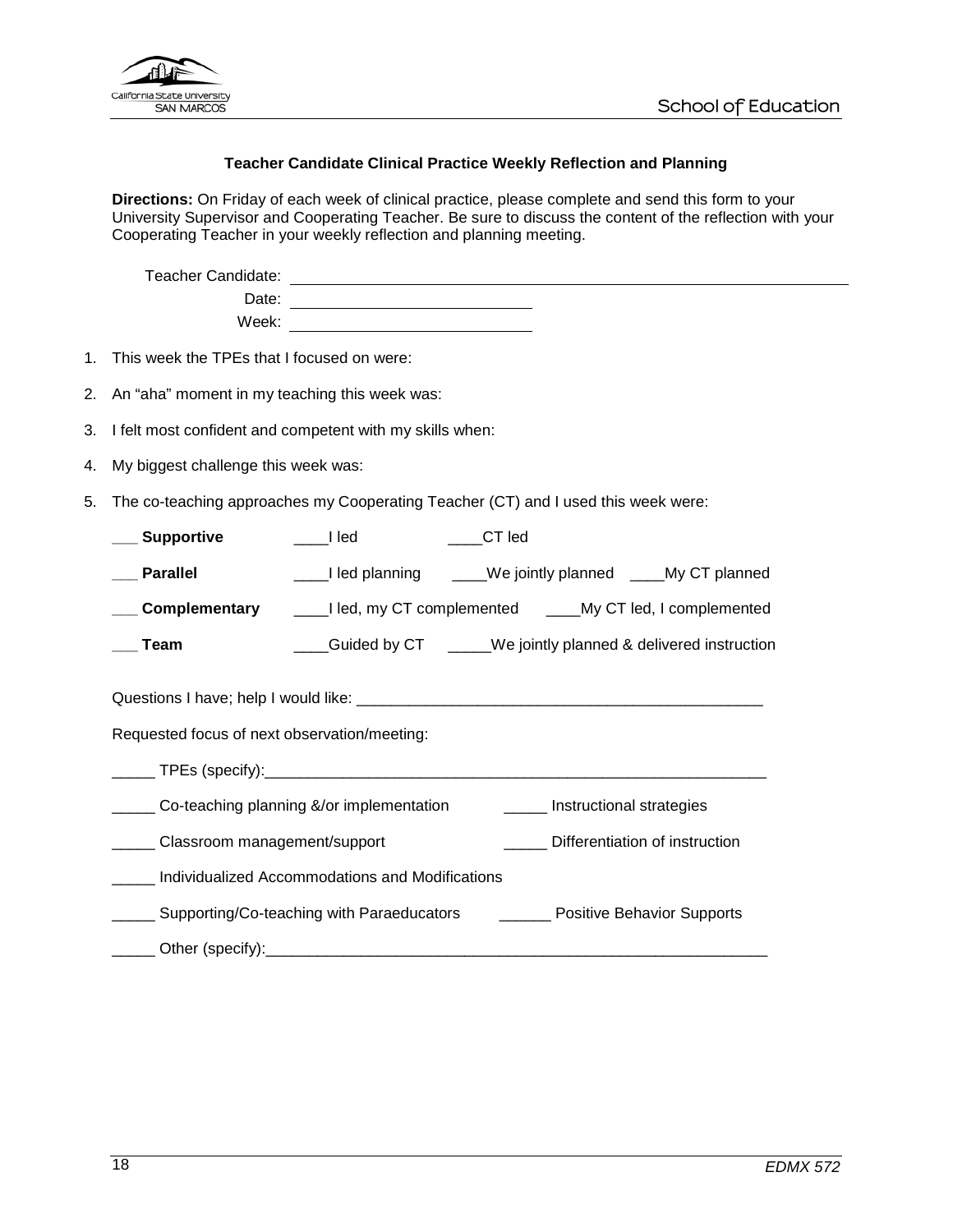

# **What Does Co-Teaching Look Like? The Four Approaches**

Co-teaching has many faces. Teachers experienced in teaching in diverse classrooms report using four approaches to co-teaching – supportive, parallel, complementary, and team.

# **SUPPORTIVE**

Supportive co-teaching is when one teacher takes the lead instructional role and the other(s) rotates among the students providing support. The co-teacher(s) taking the supportive role watches and listens as students work together, stepping in to provide one-to-one tutorial assistance when necessary while the other co-teacher continues to direct the lesson. Teachers new to co-teaching or who are short of planning time often begin with this approach.

#### **PARALLEL**

Parallel co-teaching is when two or more people work with different groups of students in different sections of the classroom. Co-teachers may rotate among the groups; and, sometimes there may be one group of students that works without a co-teacher for at least part of the time. Teachers new to coteaching often begin with this approach. Key to parallel co-teaching is that each co-teacher eventually works with every student in the class.

#### **COMPLEMENTARY**

Complementary co-teaching is when co-teachers do something to enhance the instruction provided by the other co-teacher(s). For example one co-teacher might paraphrase the other co-teacher's statements or model note-taking skills on a transparency. Sometimes, one of the complementary co-teaching partners pre-teaches the small group social skill roles required for successful cooperative group learning and then monitors as students practice the roles during the lesson taught by the other co-teacher. As coteachers gain in confidence and acquire knowledge and skills from one another, complementary coteaching becomes a preferred approach.

#### **TEAM**

Team co-teaching is when two or more people do what the traditional teacher has always done – plan, teach, assess, and assume responsibility for all of the students in the classroom. Team co-teachers share leadership and responsibility in planning. When instruction, they simultaneously deliver lessons and are comfortable alternately taking the lead and being in the support or complementary role. Team co-teachers share lessons in ways that allow students to experience each teacher's expertise. For example, for a lesson on inventions in science, one co-teacher with interests is history might guide students to examine the impact of inventions on *society* at the time. The other, whose strengths are with the mechanisms involved, might explain and guide students in learning *how* the inventions work.

**REMEMBER:** The test of any successful co-teaching partnership is that the students view each teacher as equally knowledgeable and credible.

**FROM:** Villa, Thousand, & Nevin (2013). A *guide to co-teaching: New lessons and strategies to*  facilitate student learning (3<sup>rd</sup> ed.) Thousand Oaks, CA: Corwin Press.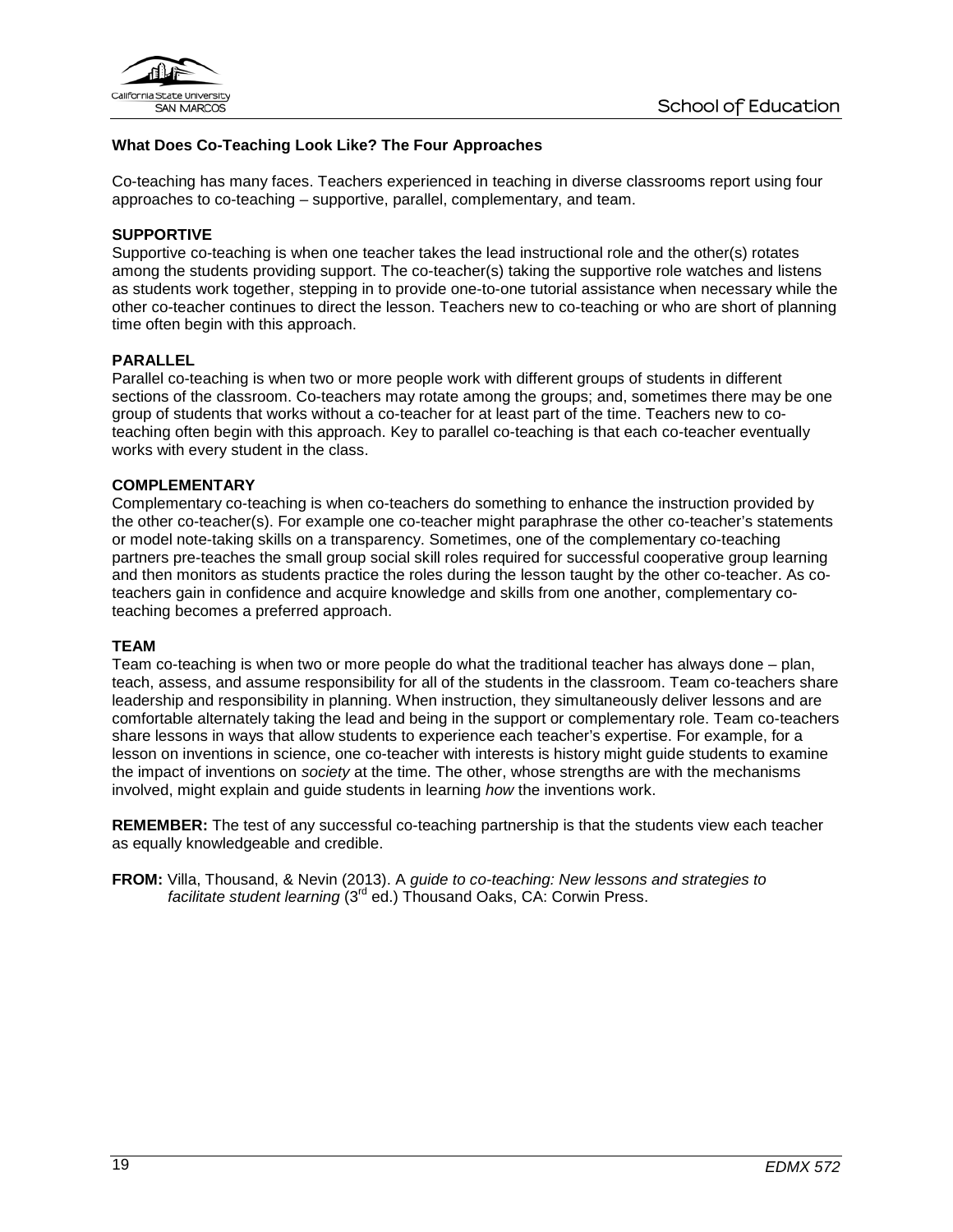

**This log is designed to** document collaborative activities among the Education Specialist Teacher Candidate (TC), Cooperating Teacher (CT), and University Supervisor (US) to guide the TC to successful Teacher Performance Expectation (TPE) and Professional Dispositional (PD) performance through observations, coaching meetings, written feedback, and relevant activities, interactions, and communications. The log shall be confidentially maintained (in digital or hard copy format) and accessible to all parties throughout the Clinical Practice (CP). Log entries are completed, reviewed, and signed by the TC and CT weekly and by the US at each visitation. The log is collected by the US at the completion of CP.

|                      | Teacher Candidate (Name):                                                          | <b>Cooperating Teacher (Name):</b>                      |                                                                                           | <b>University Supervisor (Name):</b>               |                                                                   |
|----------------------|------------------------------------------------------------------------------------|---------------------------------------------------------|-------------------------------------------------------------------------------------------|----------------------------------------------------|-------------------------------------------------------------------|
|                      | Teacher Candidate Responsibilities: Sign in/out on campus daily. By                |                                                         | Cooperating Teacher Responsibilities: Guide the TC's TPE                                  |                                                    | University Supervisor Responsibilities: Orient CT and TC to       |
|                      | week, note the dates & days of CP (e.g., Nov. $14^{th}$ – $18^{th}$ , Days #14-#19 |                                                         | and PD growth. Document collaborative activities (e.g. modeling,                          |                                                    | log and use. Sign in/out each campus visit. Review log entries    |
|                      | of CP). Document activities (e.g., planning for instruction, instruction,          | formal and informal observations, coaching and feedback |                                                                                           |                                                    | since last visit. Document observations, meetings, and other      |
|                      | formal/informal assessment, IEP involvement, co-teaching, meetings,                |                                                         | meetings) supporting the TC's progress in planning, instruction,                          |                                                    | activities with the TC and CT regarding the TC's PDs & progress   |
|                      | collaborating with staff, other work duties) guided/directed by the CT.            |                                                         | assessment, IEP & family involvement, PD, & TPE achievement.                              | toward TPE achievement.                            |                                                                   |
|                      | Week & Teacher Candidate Directions: Briefly list/describe clinical                |                                                         | <b>Cooperating Teacher Directions: CHECK ALL collaboration that</b>                       |                                                    | University Supervisor Directions: Document initial orientation, a |
| <b>Days</b><br>of CP | activities as suggested above and TPE foci during this time                        |                                                         | occurs during the designated time period. Document weekly                                 |                                                    | minimum of 4 formal observations, the post-observation            |
|                      | period.                                                                            | observations.                                           | reflective and planning meetings and a minimum of 4 formal                                | week.                                              | conferences, exit meeting, and additional communications by       |
|                      |                                                                                    |                                                         | □ Informal Observation(s) _______________________(Activities, TPEs)                       | Date:                                              | Signature:                                                        |
|                      |                                                                                    |                                                         | Formal Observation of: ________________(Activities, TPEs)                                 |                                                    |                                                                   |
|                      |                                                                                    |                                                         |                                                                                           | □ Observation of: <u>(Note Activities, TPEs)</u>   |                                                                   |
|                      |                                                                                    |                                                         |                                                                                           | □ Conference w/TC re: ________                     |                                                                   |
|                      |                                                                                    |                                                         | □ Modeling/Coaching re: __________________(Activities, TPEs)                              | $\Box$ Met with CT                                 | (Activities, TPEs)                                                |
|                      |                                                                                    | $\Box$ Other (Briefly describe):                        |                                                                                           | $\Box$ Phone, e-mail, other communications: $\Box$ |                                                                   |
|                      |                                                                                    | Signature of CT: Signature of TC:                       |                                                                                           |                                                    | (Activities)                                                      |
|                      |                                                                                    |                                                         | □ Informal Observation(s) ________________(Activities, TPEs)                              | Date:                                              | Signature:                                                        |
|                      |                                                                                    |                                                         | Formal Observation of: ________________(Activities, TPEs)                                 | Observation of: ________________                   |                                                                   |
|                      |                                                                                    |                                                         |                                                                                           |                                                    | (Note Activities, TPEs)                                           |
|                      |                                                                                    | $\Box$ Modeling/Coaching re:                            | (Activities, TPEs)                                                                        | □ Conference w/TC re:                              |                                                                   |
|                      |                                                                                    |                                                         |                                                                                           | $\Box$ Met with CT                                 | (Activities, TPEs)                                                |
|                      |                                                                                    | $\Box$ Other (Briefly describe):                        |                                                                                           | $\Box$ Phone, e-mail, other communications: $\Box$ |                                                                   |
|                      |                                                                                    | Signature of CT: Signature of TC:                       |                                                                                           |                                                    | (Activities)                                                      |
|                      |                                                                                    |                                                         | $\Box$ Informal Observation(s) ______________________ (Activities, TPEs)                  | Date:                                              | Signature:                                                        |
|                      |                                                                                    |                                                         | Formal Observation of: ________________(Activities, TPEs)                                 | □ Observation of:                                  |                                                                   |
|                      |                                                                                    |                                                         |                                                                                           |                                                    | (Note Activities, TPEs)                                           |
|                      |                                                                                    | Modeling/Coaching re:                                   | _(Activities, TPEs)                                                                       | □ Conference w/TC re:                              |                                                                   |
|                      |                                                                                    | □ Other (Briefly describe):                             |                                                                                           | $\Box$ Met with CT                                 | (Activities, TPEs)                                                |
|                      |                                                                                    |                                                         |                                                                                           | $\Box$ Phone, e-mail, other communications: $\Box$ |                                                                   |
|                      |                                                                                    | Signature of CT:                                        | Signature of TC:                                                                          |                                                    | (Activities)                                                      |
|                      |                                                                                    |                                                         | □ Informal Observation(s) _______________(Activities, TPEs)                               | Date:                                              | Signature:                                                        |
|                      |                                                                                    |                                                         | □ Formal Observation of: _______________(Activities, TPEs) $\Box$ Observation of: _______ |                                                    |                                                                   |
|                      |                                                                                    |                                                         |                                                                                           |                                                    | (Note Activities, TPEs)                                           |
|                      |                                                                                    |                                                         | (Activities, TPEs)                                                                        | □ Conference w/TC re:                              |                                                                   |
|                      |                                                                                    | $\Box$ Other (Briefly describe):                        |                                                                                           | $\Box$ Met with CT                                 | (Activities, TPEs)                                                |
|                      |                                                                                    |                                                         |                                                                                           | □ Phone, e-mail, other communications:             |                                                                   |
|                      |                                                                                    | Signature of CT:                                        | Signature of TC:                                                                          |                                                    | (Activities)                                                      |
|                      |                                                                                    |                                                         | □ Informal Observation(s) _________________(Activities, TPEs)                             | Date:                                              | Signature:                                                        |
|                      |                                                                                    |                                                         | □ Formal Observation of: _______________(Activities, TPEs)                                | □ Observation of: __                               |                                                                   |
|                      |                                                                                    | $\Box$ Meeting(s) re: $\Box$                            |                                                                                           |                                                    | (Note Activities, TPEs)                                           |
|                      |                                                                                    |                                                         | _(Activities, TPEs)                                                                       | □ Conference w/TC re:                              |                                                                   |
|                      |                                                                                    | $\Box$ Other (Briefly describe):                        |                                                                                           | $\Box$ Met with CT                                 | (Activities, TPEs)                                                |
|                      |                                                                                    |                                                         |                                                                                           | $\Box$ Phone, e-mail, other communications: $\Box$ |                                                                   |
|                      |                                                                                    | Signature of CT:                                        | Signature of TC:                                                                          |                                                    | (Activities)                                                      |